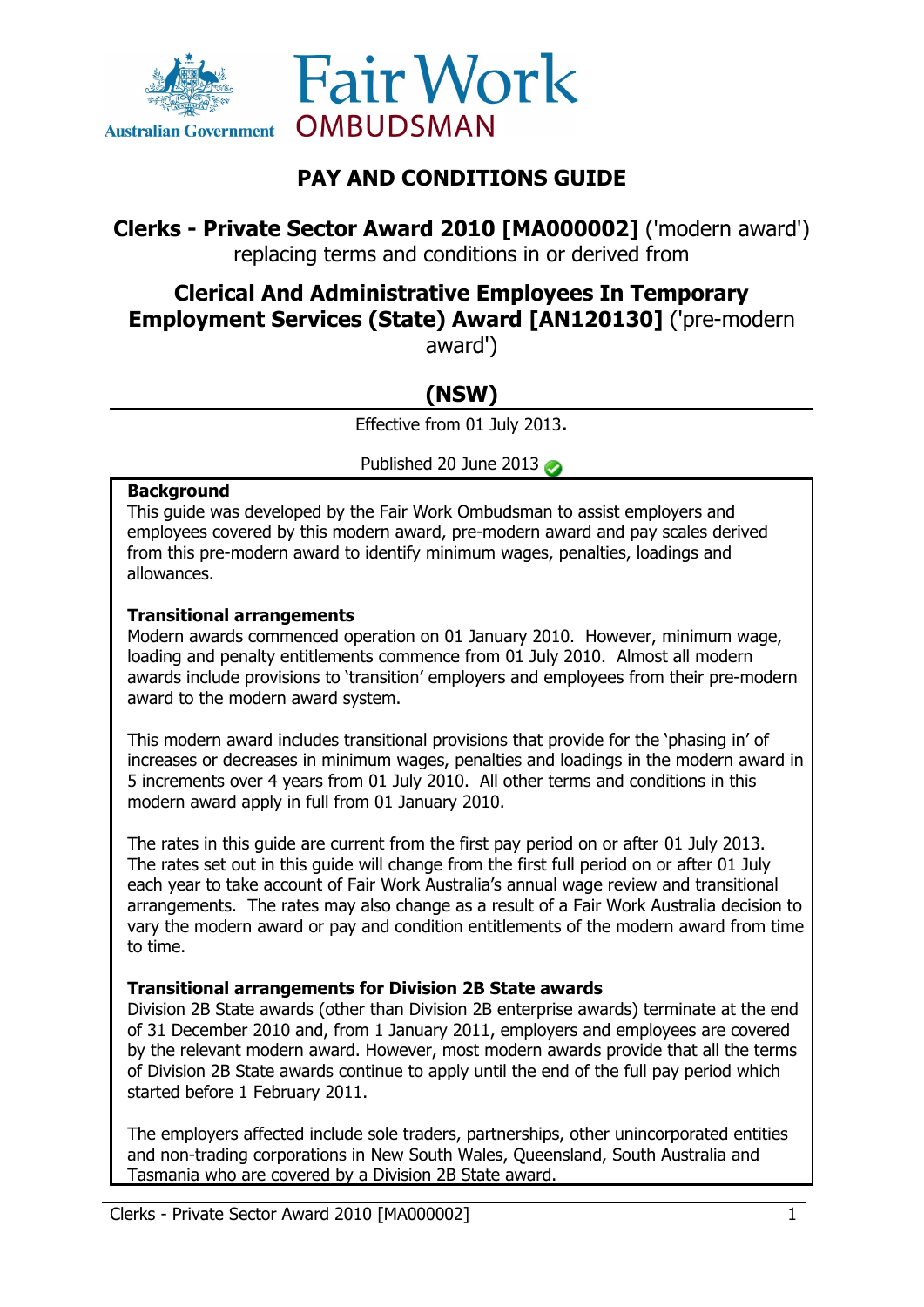From the first full pay period starting on or after 1 February 2011, an employer who was covered by a Division 2B State award, must comply with all of the terms and conditions contained in their relevant modern award, and any transitional arrangements that apply. Transitional arrangements in most modern awards for Division 2B State award employers provide that from the first full pay period starting on or after 1 February 2011, they must pay at least the same minimum wage rates, penalties and loadings as national system employers who are transitioning from the equivalent NAPSA There are some exceptions and special transitional arrangements that apply in certain situations. If you require help determining whether these exceptions or special transitional arrangements apply to you, please contact the Fair Work Infoline on 13 13 94.

Note: Modern awards are not intended to reduce an employee's take-home pay. An employee or his/her union can apply to Fair Work Australia for a take-home pay order to remedy any reduction in his/her overall take-home pay.

#### **Who should use the guide?**

Employees and employers who were entitled to terms and conditions in or derived from this pre-modern award and who are now covered by this modern award.

A guide that has an AP (Pre-reform award) code typically applies to employees employed by a constitutional corporation. Usually these are companies that engage in trading or financial activities. Private companies are often identified by the 'Pty Ltd' in their name. It applies to employers in those categories who were bound by the award immediately prior to 01 January 2010.

A guide that has an AN (Notional agreement preserving State awards) code also typically applies to employees employed by a constitutional corporation. However, unlike prereform awards these are notional federal agreements that were created on 27 March 2006. Generally, they preserved the terms and conditions of employment (not including wage rates) in state awards and/or state legislation that applied immediately before 27 March 2006 to employees of constitutional corporations in NSW, QLD, SA, WA and TAS where State award/laws applied to those employers prior to 27 March 2006.

A guide that has an AT code typically applies to employees employed by nonconstitutional corporations immediately before 27 March 2007 where the employer was bound by a Federal award. These will be sole traders, partnerships, other unincorporated entities or non-trading/financial corporations.

The guide contains information from this modern award about:

- who the modern award covers:
- wage rates, including rates for casual employees, junior employees, trainees and apprentices;
- penalty rates for working at particular times or under particular arrangements;
- allowances; and
- other conditions of employment.

**What if an agreement applies to employees covered by the modern award?** Minimum wage entitlements in a modern award override lesser wage entitlements in an agreement or contract of employment at all times, including agreements and contracts that were made before the commencement of the Fair Work Act 2009. All employees covered by the modern award must not be paid less than the rate of pay in the modern award.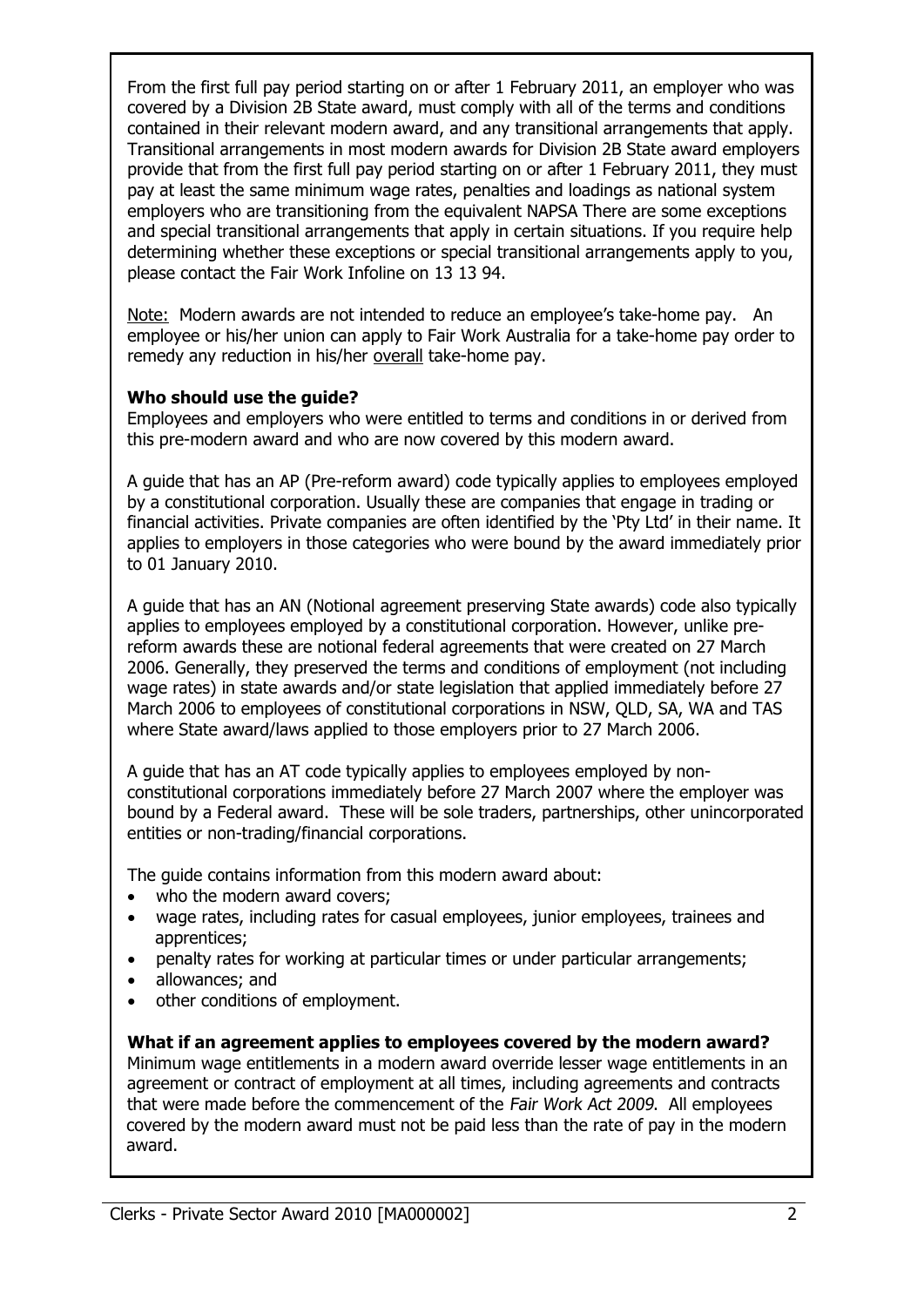However, the penalty rates and allowances in the modern award do not apply to agreement-covered employees, unless the agreement is read in conjunction with the modern award (e.g. a pre-reform certified agreement (a type of collective agreement made before 27 March 2006)).

If you require assistance with any provisions of this guide please contact the **Fair Work Infoline** on **13 13 94**.

# **Coverage**

This award covers employers in the private sector throughout Australia with respect to their employees engaged wholly or principally in clerical work, including administrative duties of a clerical nature, and to those employees. However, the award does not cover:

- an employer bound by a modern award that contains clerical classifications, or
- an employee excluded from award coverage by the Act.

The award does not cover employees who are covered by a modern enterprise award, or an enterprise instrument (within the meaning of the Fair Work (Transitional Provisions and Consequential Amendments) Act 2009 (Cth)), or employers in relation to those employees.

The award does not cover employees who are covered by a State reference public sector modern award, or a State reference public sector transitional award (within the meaning of the Fair Work (Transitional Provisions and Consequential Amendments) Act 2009 (Cth)), or employers in relation to those employees.

This award covers any employer which supplies on - hire employees in classifications set out in the award, if the employer is not covered by another modern award containing a classification which is more appropriate to the work performed by the employee. This subclause operates subject to the exclusions from coverage in this award.

This award covers employers which provide group training services for trainees engaged in any of the occupations set out at Schedule B - Classifications and those trainees engaged by a group training service hosted by a company to perform work at a location where the activities described herein are being performed. This subclause operates subject to the exclusions from coverage in this award.

Without limiting the generality of the foregoing this award does not cover employers covered by the following industry awards with respect to employees covered by the awards:

- the Aged Care Award 2010
- the Airline Operations Ground Staff Award 2010
- the Airport Employees Award 2010
- the Alpine Resorts Award 2010
- the Animal Care and Veterinary Services Award 2010
- the Banking, Finance and Insurance Award 2010
- the Black Coal Mining Industry Award 2010
- the Business Equipment Award 2010
- the Contract Call Centres Award 2010
- the Educational Services (Post Secondary Education) Award 2010
- the Educational Services (Schools) General Staff Award 2010
- the Fitness Industry Award 2010
- the General Retail Industry Award 2010
- the Health Professionals and Support Services Award 2010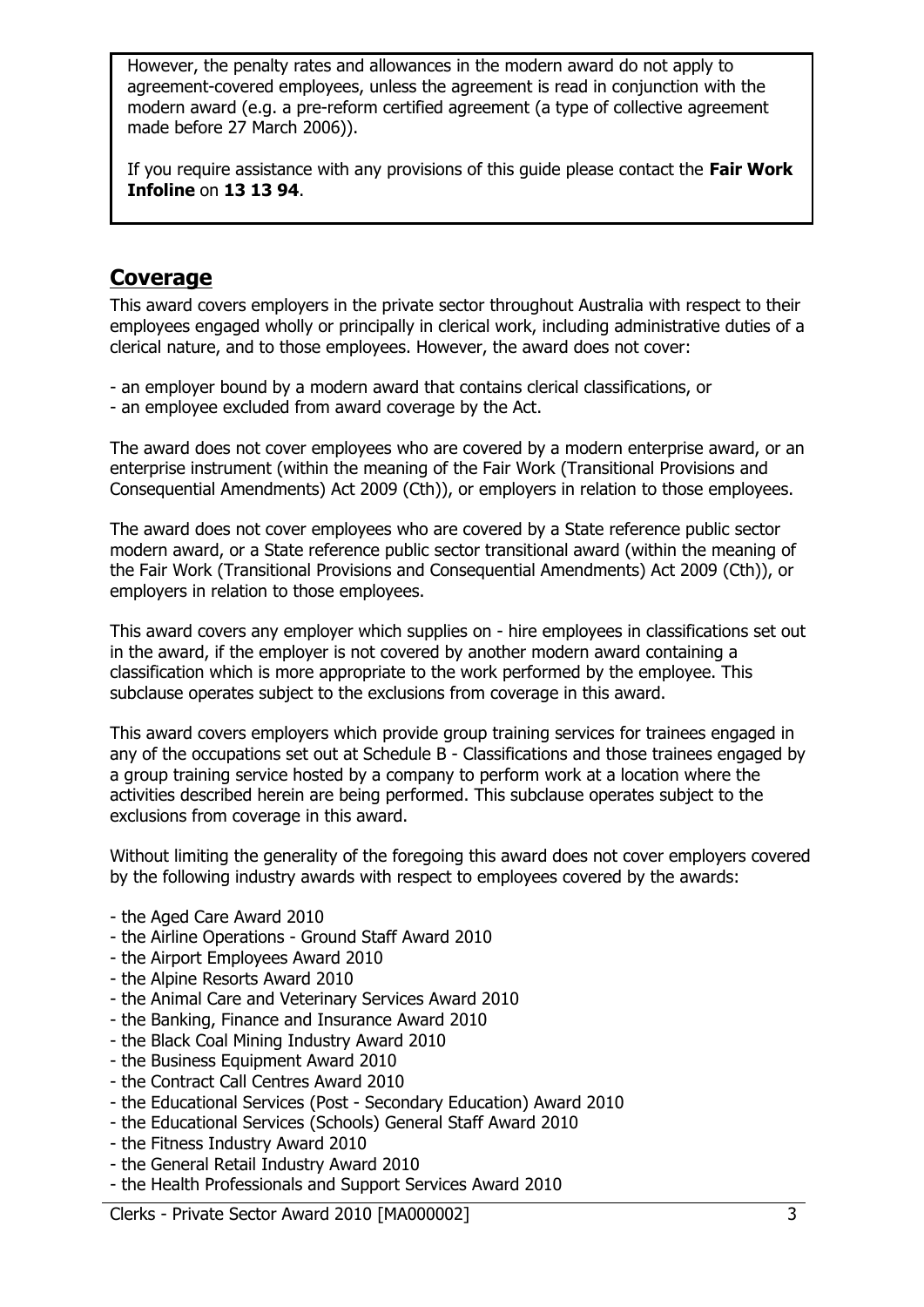- the Higher Education Industry General Staff Award 2010
- the Hospitality Industry (General) Award 2010
- the Legal Services Award 2010
- the Market and Social Research Award 2010
- the Rail Industry Award 2010
- the Restaurant Industry Award 2010
- the Sporting Organisations Award 2010 or
- the Telecommunications Services Award 2010.

Where an employer is covered by more than one award, an employee of that employer is covered by the award classification which is most appropriate to the work performed by the employee and to the environment in which the employee normally performs the work.

# **Wages**

This modern award includes transitional arrangements that apply to minimum wage entitlements from the first pay period on or after 01 July 2010 until the first pay period on or after 01 July 2014 (when modern award wages commence in full).

The following wage tables set out base rates of pay for classifications under the modern award.

It also sets out how the modern award classification matches up with pre-modern award classification. If there is no classification match the employee may be covered by another pre-modern award, or another modern award, such as a modern award that covers the employee's occupation rather than the industry.

The base rates of pay in this guide include any applicable industry allowance. The base rates of pay also include any increase from Fair Work Australia's annual wage review. For more information about transitional arrangements for minimum wage entitlements, please visit www.fairwork.gov.au

#### **Casual employees**

The rates for casual employees set in the table below are minimum rates for **ordinary hours** only.

Please visit www.fairwork.gov.au for information about penalty entitlements for casual employees.

#### \*Post 26 March 2006 employer

Wage rates for casual employees of employers that became part of the national system after 26 March 2006 do not include annual leave loading because those employees did not have a pre-modern award entitlement to annual leave loading.

# **Adult**

The rates in this guide are current from the first pay period on or after 01 July 2013 until the final pay period before 01 July 2014 only.

#### **Full & Part Time**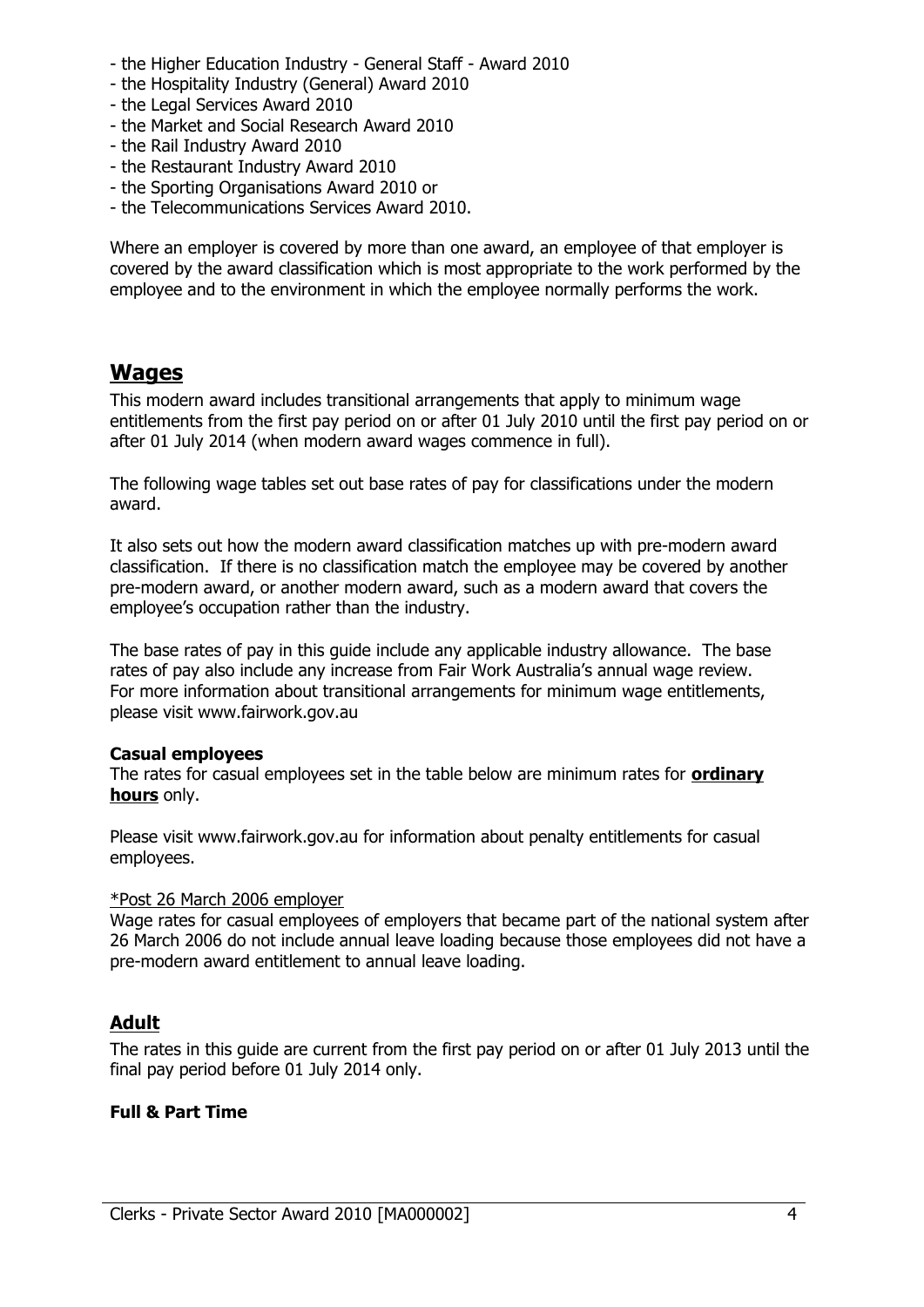| <b>Modern award</b><br>classification                   | <b>Pre-modern award</b><br>classification | Base rate of pay (hourly) |
|---------------------------------------------------------|-------------------------------------------|---------------------------|
| Level 1 - year 1                                        | Grade 1                                   | \$17.41                   |
| Level 1 - year 2                                        | Grade 1                                   | \$18.13                   |
| Level 1 - year 3                                        | Grade 1                                   | \$18.60                   |
| Level 2 - year 1                                        | Grade 2                                   | \$18.89                   |
| Level 2 - year 1                                        | Grade 3                                   | \$19.07                   |
| Level 2 - year 2                                        | Grade 2                                   | \$19.18                   |
| Level 2 - year 2                                        | Grade 3                                   | \$19.36                   |
| Level 3 - other than call                               | Grade 3                                   | \$19.94                   |
| centre principal customer                               |                                           |                           |
| contact specialist                                      |                                           |                           |
| Level 4                                                 | Grade 4                                   | \$20.98                   |
| Level 5 - other than call<br>centre technical assistant | Grade 4                                   | \$21.68                   |

### **Casual**

| <b>Modern award</b><br><b>classification</b>                                    | <b>Pre-modern</b><br>award | <b>Base rate of pay</b><br>(hourly) | Post 26 March<br>2006 employer* |
|---------------------------------------------------------------------------------|----------------------------|-------------------------------------|---------------------------------|
|                                                                                 | classification             |                                     |                                 |
| Level 1 - year 1                                                                | Grade 1                    | \$21.75 (24.92%)                    | \$21.41(23%)                    |
| Level 1 - year 2                                                                | Grade 1                    | \$22.65(24.92%)                     | \$22.30(23%)                    |
| Level $1 - year$ 3                                                              | Grade 1                    | \$23.23 (24.92%)                    | \$22.87(23%)                    |
| Level 2 - year 1                                                                | Grade 2                    | \$23.59 (24.92%)                    | \$23.23(23%)                    |
| Level 2 - year 1                                                                | Grade 3                    | \$23.82 (24.92%)                    | \$23.45(23%)                    |
| Level 2 - year 2                                                                | Grade 2                    | \$23.96 (24.92%)                    | \$23.59 (23%)                   |
| Level 2 - year 2                                                                | Grade 3                    | \$24.18 (24.92%)                    | \$23.81(23%)                    |
| Level 3 - other than<br>call centre principal<br>customer contact<br>specialist | Grade 3                    | \$24.91 (24.92%)                    | \$24.53(23%)                    |
| Level 4                                                                         | Grade 4                    | \$26.21 (24.92%)                    | \$25.81(23%)                    |
| Level 5 - other than<br>call centre technical<br>assistant                      | Grade 4                    | \$27.09 (24.92%)                    | \$26.67(23%)                    |

# **Junior**

The rates in this guide are current from the first pay period on or after 01 July 2013 until the final pay period before 01 July 2014 only.

#### **Full & Part Time Level 1**

| <b>Modern award</b><br>classification | <b>Pre-modern award</b><br>classification | Base rate of pay (hourly) |
|---------------------------------------|-------------------------------------------|---------------------------|
| Year 1, Under 16 years                | All others, Under 17 years of<br>age      | \$7.67                    |
| Year 1, 16 years of age               | All others, Under 17 years of<br>age      | \$8.39                    |
| Year 1, 17 years of age               | All others, At 17 years of<br>age         | \$10.13                   |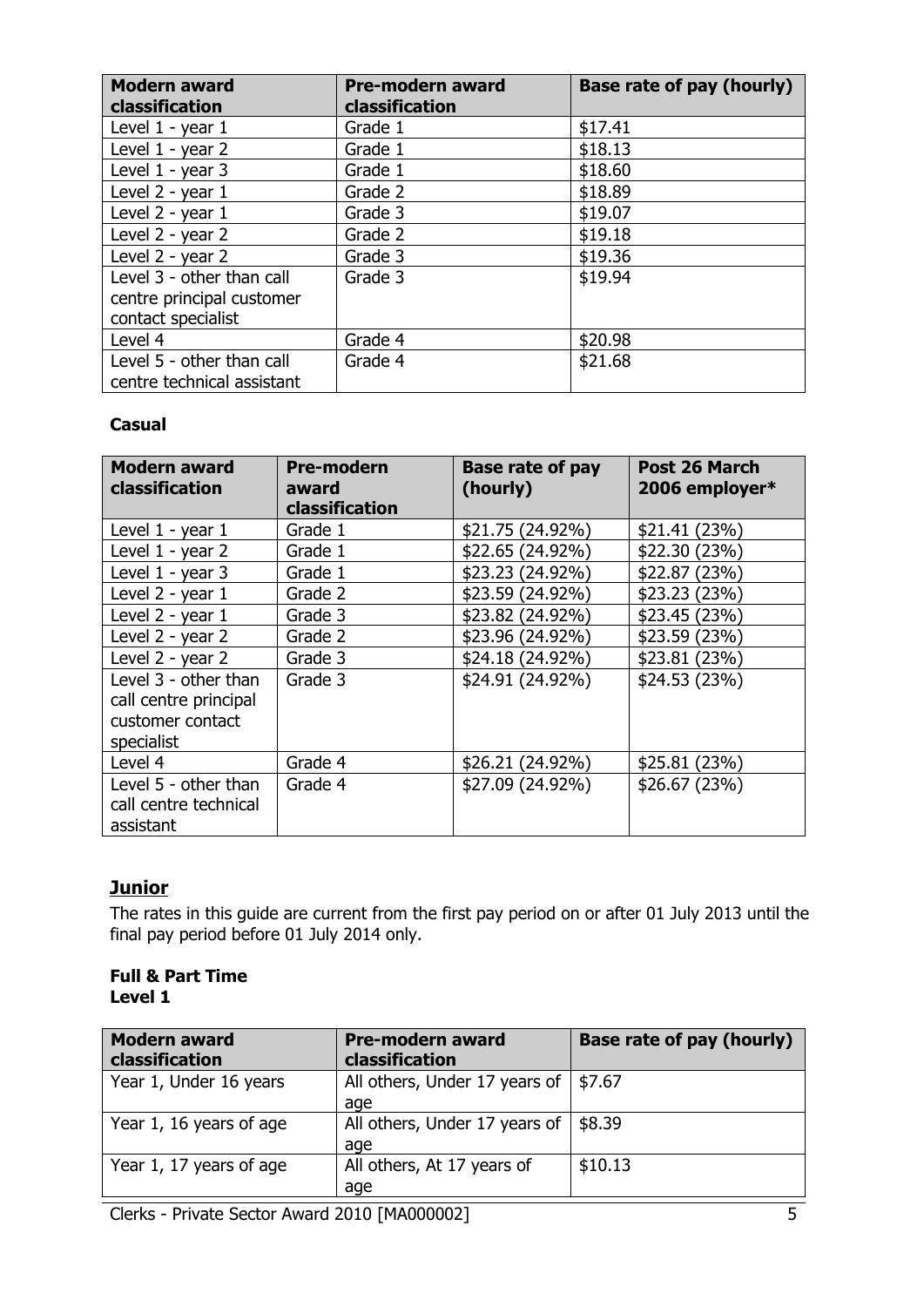| <b>Modern award</b><br>classification | <b>Pre-modern award</b><br>classification | <b>Base rate of pay (hourly)</b> |
|---------------------------------------|-------------------------------------------|----------------------------------|
| Year 1, 18 years of age               | All others, At 18 years of<br>age         | \$11.91                          |
| Year 1, 19 years of age               | All others, At 19 years of<br>age         | \$13.59                          |
| Year 1, 20 years of age               | All others, At 20 years of<br>age         | \$15.40                          |
| Year 2, Under 16 years                | All others, Under 17 years of<br>age      | \$7.99                           |
| Year 2, 16 years of age               | All others, Under 17 years of<br>age      | \$8.74                           |
| Year 2, 17 years of age               | All others, At 17 years of<br>age         | \$10.55                          |
| Year 2, 18 years of age               | All others, At 18 years of<br>age         | \$12.40                          |
| Year 2, 19 years of age               | All others, At 19 years of<br>age         | \$14.15                          |
| Year 2, 20 years of age               | All others, At 20 years of<br>age         | \$16.03                          |
| Year 3, Under 16 years                | All others, Under 17 years of<br>age      | \$8.20                           |
| Year 3, 16 years of age               | All others, Under 17 years of<br>age      | \$8.97                           |
| Year 3, 17 years of age               | All others, At 17 years of<br>age         | \$10.83                          |
| Year 3, 18 years of age               | All others, At 18 years of<br>age         | \$12.73                          |
| Year 3, 19 years of age               | All others, At 19 years of<br>age         | \$14.53                          |
| Year 3, 20 years of age               | All others, At 20 years of<br>age         | \$16.45                          |

# **Level 2**

| <b>Modern award</b><br>classification | <b>Pre-modern award</b><br>classification | Base rate of pay (hourly) |
|---------------------------------------|-------------------------------------------|---------------------------|
| Year 1, Under 16 years                | All others, Under 17 years of<br>age      | \$8.28                    |
| Year 1, 16 years of age               | All others, Under 17 years of<br>age      | \$9.07                    |
| Year 1, 17 years of age               | All others, At 17 years of<br>age         | \$10.94                   |
| Year 1, 18 years of age               | All others, At 18 years of<br>age         | \$12.85                   |
| Year 1, 19 years of age               | All others, At 19 years of<br>age         | \$14.67                   |
| Year 1, 20 years of age               | All others, At 20 years of<br>age         | \$16.61                   |
| Year 2, Under 16 years                | All others, Under 17 years of<br>age      | \$8.41                    |
| Year 2, 16 years of age               | All others, Under 17 years of<br>age      | \$9.21                    |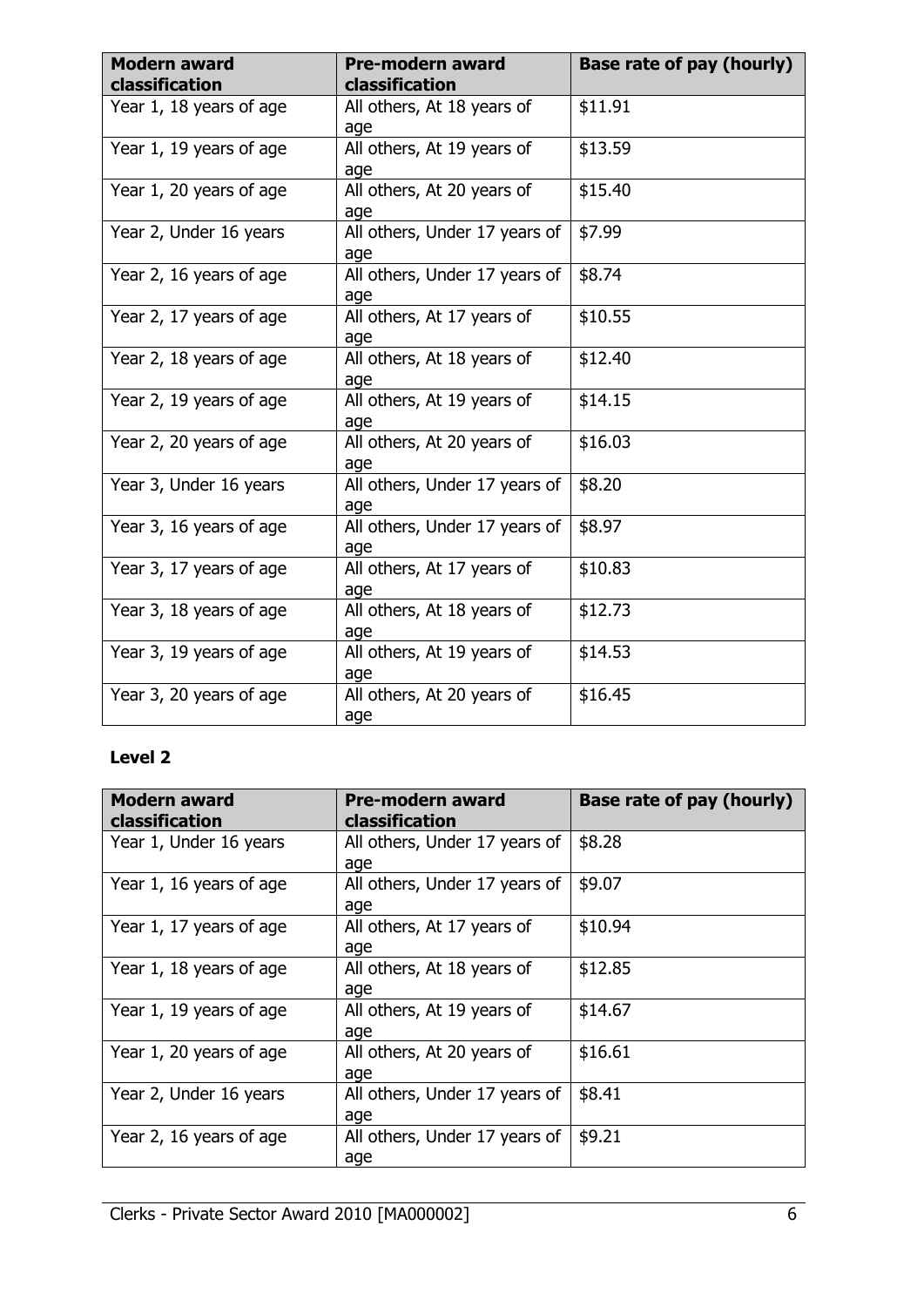| <b>Modern award</b><br><b>classification</b> | <b>Pre-modern award</b><br>classification | Base rate of pay (hourly) |
|----------------------------------------------|-------------------------------------------|---------------------------|
| Year 2, 17 years of age                      | All others, At 17 years of<br>age         | \$11.11                   |
| Year 2, 18 years of age                      | All others, At 18 years of<br>age         | \$13.06                   |
| Year 2, 19 years of age                      | All others, At 19 years of<br>age         | \$14.90                   |
| Year 2, 20 years of age                      | All others, At 20 years of<br>age         | \$16.88                   |

# **Level 3 - other than call centre principal customer contact specialist**

| <b>Modern award</b><br>classification | <b>Pre-modern award</b><br>classification             | <b>Base rate of pay (hourly)</b> |
|---------------------------------------|-------------------------------------------------------|----------------------------------|
| 17 years of age                       | Equivalent to Grade 3 or<br>above, At 17 years of age | \$11.55                          |
| 18 years of age                       | Equivalent to Grade 3 or<br>above, At 18 years of age | \$13.58                          |
| 19 years of age                       | Equivalent to Grade 3 or<br>above, At 19 years of age | \$15.52                          |
| 20 years of age                       | Equivalent to Grade 3 or<br>above, At 20 years of age | \$17.59                          |

#### **Level 4**

| <b>Modern award</b><br>classification | <b>Pre-modern award</b><br>classification             | Base rate of pay (hourly) |
|---------------------------------------|-------------------------------------------------------|---------------------------|
| 17 years of age                       | Equivalent to Grade 3 or<br>above, At 17 years of age | \$12.04                   |
| 18 years of age                       | Equivalent to Grade 3 or<br>above, At 18 years of age | \$14.16                   |
| 19 years of age                       | Equivalent to Grade 3 or<br>above, At 19 years of age | \$16.18                   |
| 20 years of age                       | Equivalent to Grade 3 or<br>above, At 20 years of age | \$18.33                   |

# **Level 5 - other than call centre technical associate**

| <b>Modern award</b><br>classification | <b>Pre-modern award</b><br>classification | Base rate of pay (hourly) |
|---------------------------------------|-------------------------------------------|---------------------------|
| 17 years of age                       | Equivalent to Grade 3 or                  | \$12.46                   |
|                                       | above, At 17 years of age                 |                           |
| 18 years of age                       | Equivalent to Grade 3 or                  | \$14.65                   |
|                                       | above, At 18 years of age                 |                           |
| 19 years of age                       | Equivalent to Grade 3 or                  | \$16.74                   |
|                                       | above, At 19 years of age                 |                           |
| 20 years of age                       | Equivalent to Grade 3 or                  | \$18.96                   |
|                                       | above, At 20 years of age                 |                           |

**Casual Level 1**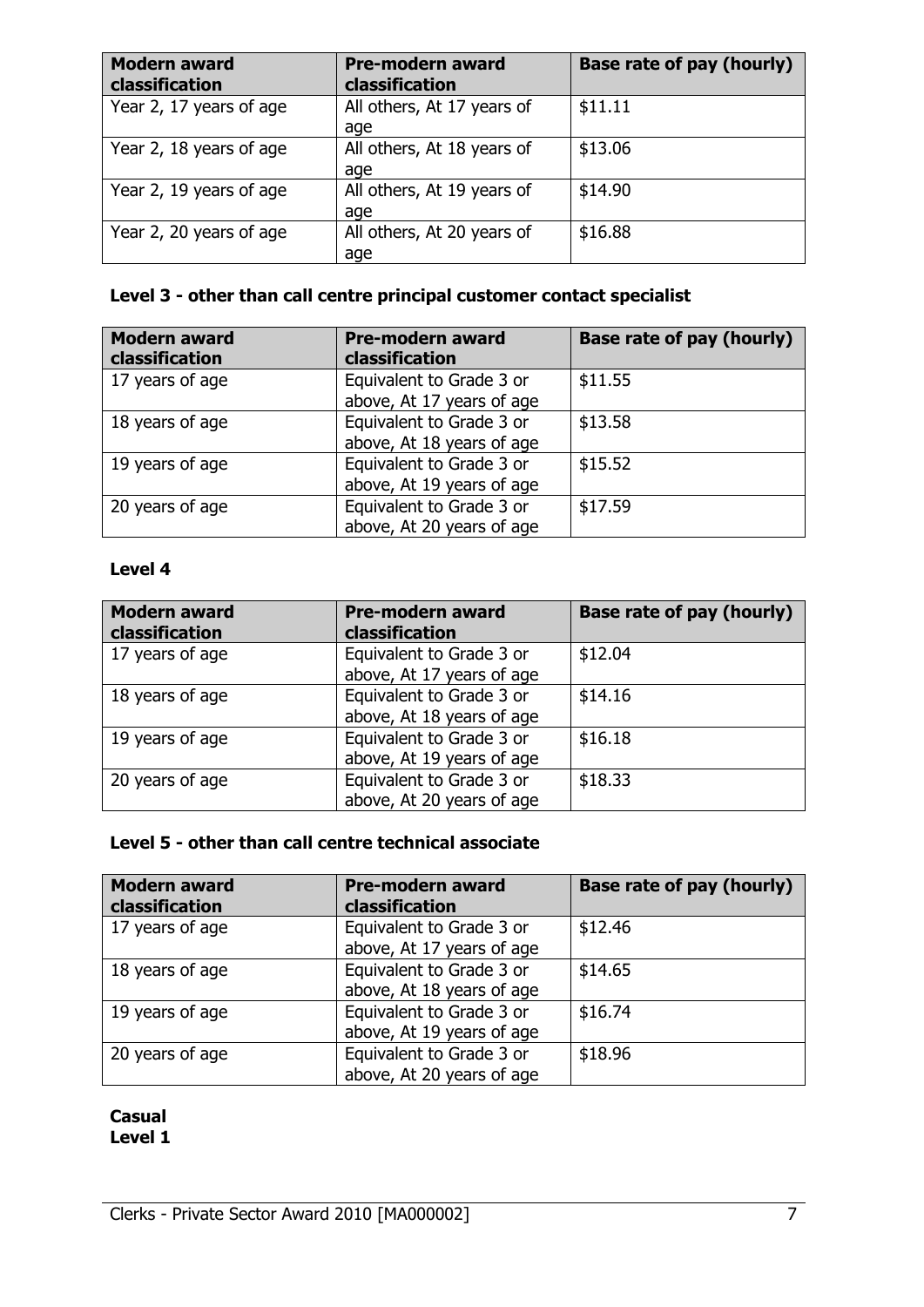| <b>Modern award</b><br>classification | <b>Pre-modern</b><br>award<br>classification | <b>Base rate of pay</b><br>(hourly) | Post 26 March<br>2006 employer* |
|---------------------------------------|----------------------------------------------|-------------------------------------|---------------------------------|
| Year 1, Under 16<br>years             | All others, Under 17<br>years of age         | \$9.58 (24.92%)                     | \$9.44 (23%)                    |
| Year 1, 16 years of<br>age            | All others, Under 17<br>years of age         | \$10.48 (24.92%)                    | \$10.32 (23%)                   |
| Year 1, 17 years of<br>age            | All others, At 17<br>years of age            | \$12.65 (24.92%)                    | \$12.46 (23%)                   |
| Year 1, 18 years of<br>age            | All others, At 18<br>years of age            | \$14.87 (24.92%)                    | \$14.65 (23%)                   |
| Year 1, 19 years of<br>age            | All others, At 19<br>years of age            | \$16.98 (24.92%)                    | \$16.72 (23%)                   |
| Year 1, 20 years of<br>age            | All others, At 20<br>years of age            | \$19.23 (24.92%)                    | \$18.94 (23%)                   |
| Year 2, Under 16<br>years             | All others, Under 17<br>years of age         | \$9.98 (24.92%)                     | \$9.82 (23%)                    |
| Year 2, 16 years of<br>age            | All others, Under 17<br>years of age         | \$10.92 (24.92%)                    | \$10.75(23%)                    |
| Year 2, 17 years of<br>age            | All others, At 17<br>years of age            | \$13.18 (24.92%)                    | \$12.98 (23%)                   |
| Year 2, 18 years of<br>age            | All others, At 18<br>years of age            | \$15.49 (24.92%)                    | \$15.25 (23%)                   |
| Year 2, 19 years of<br>age            | All others, At 19<br>years of age            | \$17.68 (24.92%)                    | \$17.41 (23%)                   |
| Year 2, 20 years of<br>age            | All others, At 20<br>years of age            | \$20.02 (24.92%)                    | \$19.72 (23%)                   |
| Year 3, Under 16<br>years             | All others, Under 17<br>years of age         | \$10.24 (24.92%)                    | \$10.08 (23%)                   |
| Year 3, 16 years of<br>age            | All others, Under 17<br>years of age         | \$11.21 (24.92%)                    | \$11.04 (23%)                   |
| Year 3, 17 years of<br>age            | All others, At 17<br>years of age            | \$13.53 (24.92%)                    | \$13.32 (23%)                   |
| Year 3, 18 years of<br>age            | All others, At 18<br>years of age            | \$15.90 (24.92%)                    | \$15.65(23%)                    |
| Year 3, 19 years of<br>age            | All others, At 19<br>years of age            | \$18.15 (24.92%)                    | \$17.87 (23%)                   |
| Year 3, 20 years of<br>age            | All others, At 20<br>years of age            | \$20.55 (24.92%)                    | \$20.24 (23%)                   |

# **Level 2**

| <b>Modern award</b><br>classification | <b>Pre-modern</b><br>award<br>classification | <b>Base rate of pay</b><br>(hourly) | Post 26 March<br>2006 employer* |
|---------------------------------------|----------------------------------------------|-------------------------------------|---------------------------------|
| Year 1, Under 16                      | All others, Under 17                         | \$10.34 (24.92%)                    | \$10.18(23%)                    |
| years                                 | years of age                                 |                                     |                                 |
| Year 1, 16 years of                   | All others, Under 17                         | \$11.32 (24.92%)                    | \$11.15(23%)                    |
| age                                   | years of age                                 |                                     |                                 |
| Year 1, 17 years of                   | All others, At 17                            | \$13.67 (24.92%)                    | \$13.46(23%)                    |
| age                                   | years of age                                 |                                     |                                 |
| Year 1, 18 years of                   | All others, At 18                            | \$16.06 (24.92%)                    | \$15.81(23%)                    |
| age                                   | years of age                                 |                                     |                                 |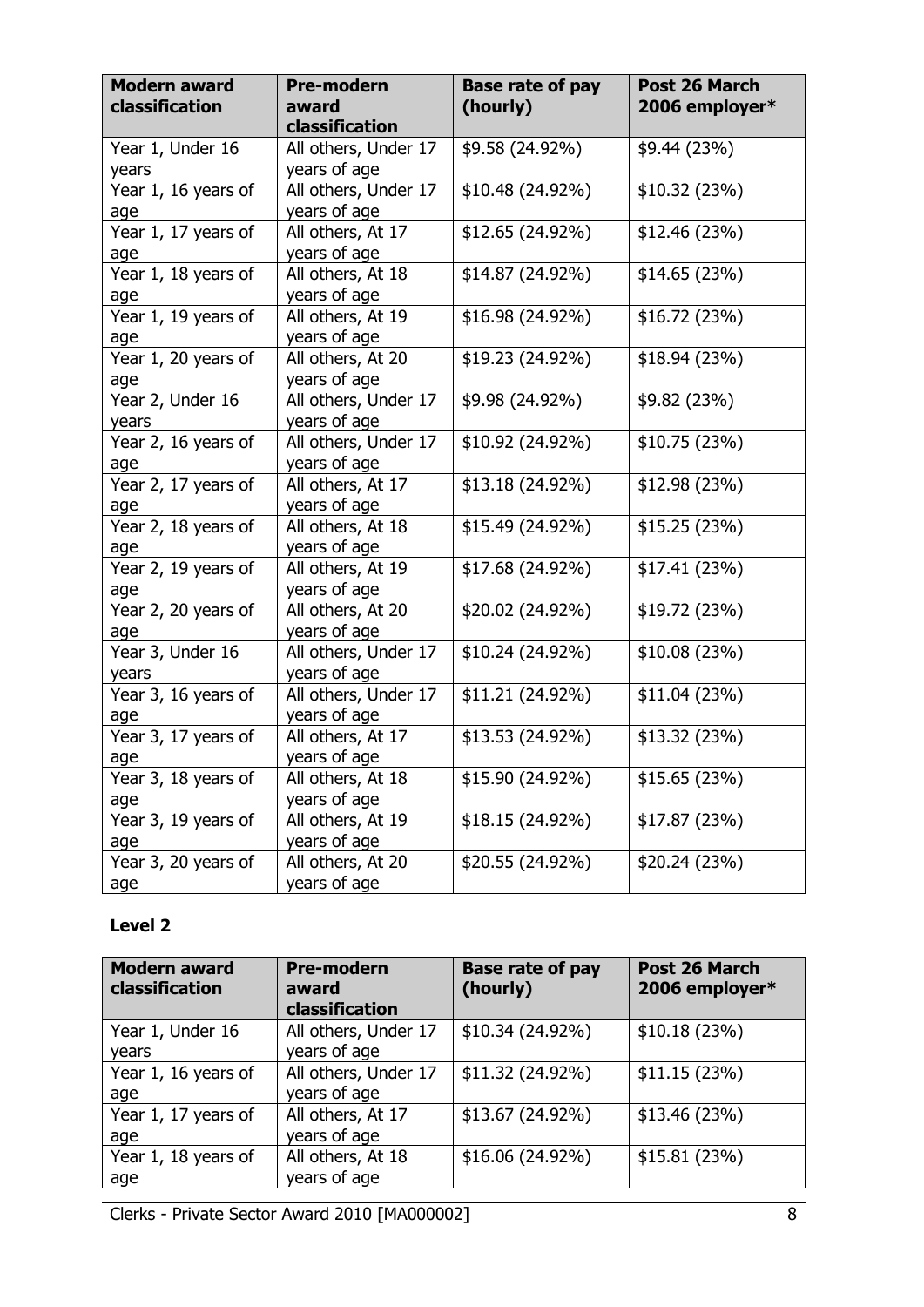| <b>Modern award</b><br>classification | <b>Pre-modern</b><br>award<br>classification | <b>Base rate of pay</b><br>(hourly) | Post 26 March<br>2006 employer* |
|---------------------------------------|----------------------------------------------|-------------------------------------|---------------------------------|
| Year 1, 19 years of<br>age            | All others, At 19<br>years of age            | $$18.33(24.92\%)$                   | \$18.05(23%)                    |
| Year 1, 20 years of<br>age            | All others, At 20<br>years of age            | \$20.75 (24.92%)                    | \$20.44 (23%)                   |
| Year 2, Under 16<br>years             | All others, Under 17<br>years of age         | \$10.51 (24.92%)                    | \$10.34(23%)                    |
| Year 2, 16 years of<br>age            | All others, Under 17<br>years of age         | \$11.50 (24.92%)                    | \$11.33(23%)                    |
| Year 2, 17 years of<br>age            | All others, At 17<br>years of age            | \$13.88 (24.92%)                    | \$13.67(23%)                    |
| Year 2, 18 years of<br>age            | All others, At 18<br>years of age            | \$16.31 (24.92%)                    | \$16.06(23%)                    |
| Year 2, 19 years of<br>age            | All others, At 19<br>years of age            | \$18.62 (24.92%)                    | \$18.33(23%)                    |
| Year 2, 20 years of<br>age            | All others, At 20<br>years of age            | \$21.08 (24.92%)                    | \$20.76 (23%)                   |

# **Level 3 - other than call centre principal customer contact specialist**

| <b>Modern award</b><br>classification | <b>Pre-modern</b><br>award<br>classification                    | <b>Base rate of pay</b><br>(hourly) | <b>Post 26 March</b><br>2006 employer* |
|---------------------------------------|-----------------------------------------------------------------|-------------------------------------|----------------------------------------|
| 17 years of age                       | <b>Equivalent to Grade</b><br>3 or above, At 17<br>years of age | \$14.42 (24.92%)                    | \$14.20 (23%)                          |
| 18 years of age                       | Equivalent to Grade<br>3 or above, At 18<br>years of age        | \$16.96 (24.92%)                    | \$16.70 (23%)                          |
| 19 years of age                       | <b>Equivalent to Grade</b><br>3 or above, At 19<br>years of age | \$19.39 (24.92%)                    | \$19.09(23%)                           |
| 20 years of age                       | <b>Equivalent to Grade</b><br>3 or above, At 20<br>years of age | \$21.97 (24.92%)                    | \$21.63 (23%)                          |

# **Level 4**

| <b>Modern award</b><br><b>classification</b> | <b>Pre-modern</b><br>award<br>classification                    | <b>Base rate of pay</b><br>(hourly) | Post 26 March<br>2006 employer* |
|----------------------------------------------|-----------------------------------------------------------------|-------------------------------------|---------------------------------|
| 17 years of age                              | Equivalent to Grade<br>3 or above, At 17<br>years of age        | \$15.04 (24.92%)                    | \$14.81(23%)                    |
| 18 years of age                              | Equivalent to Grade<br>3 or above, At 18<br>years of age        | \$17.69 (24.92%)                    | \$17.41(23%)                    |
| 19 years of age                              | <b>Equivalent to Grade</b><br>3 or above, At 19<br>years of age | \$20.21 (24.92%)                    | \$19.90(23%)                    |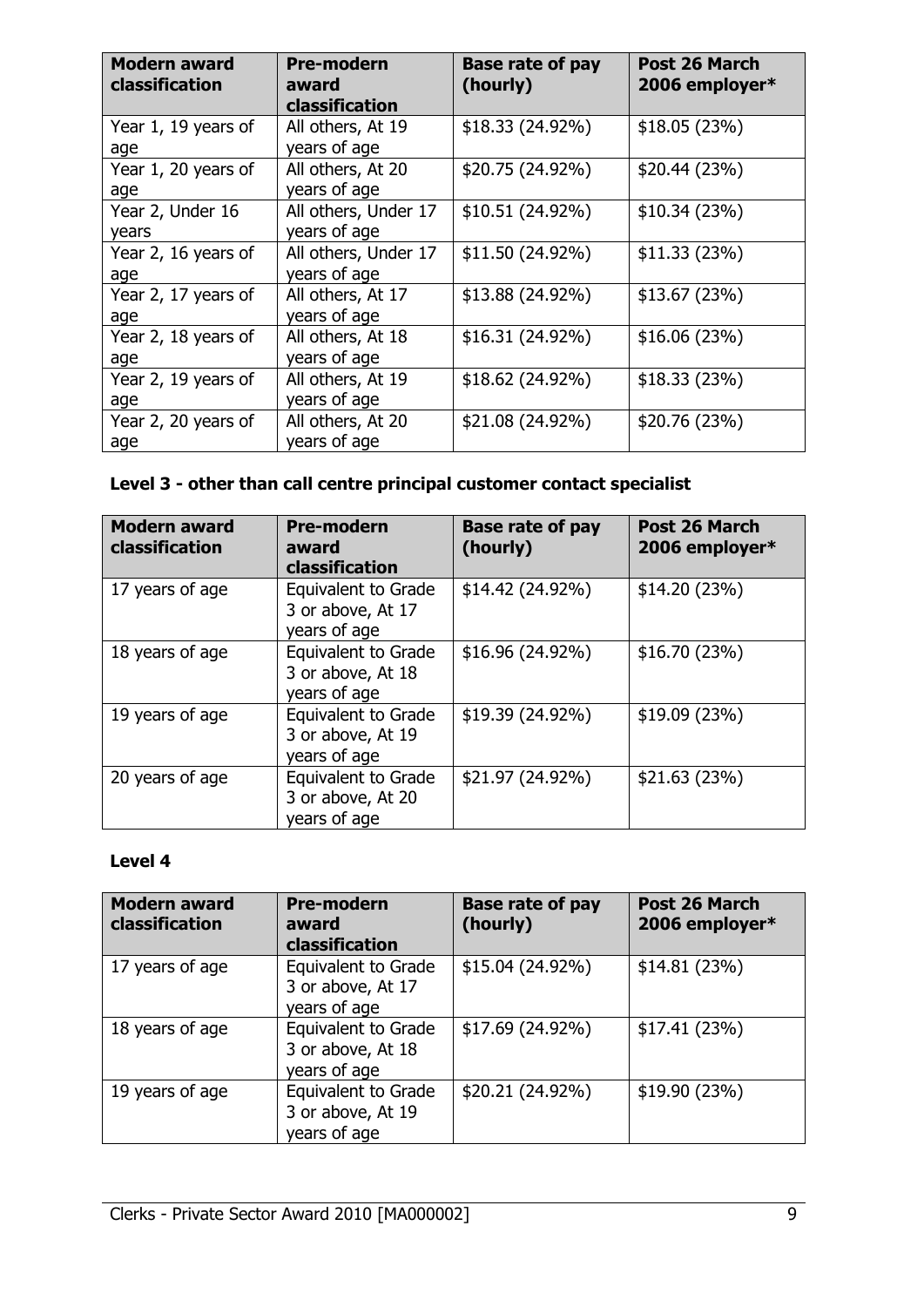| <b>Modern award</b><br>classification | <b>Pre-modern</b><br>award<br>classification             | <b>Base rate of pay</b><br>(hourly) | Post 26 March<br>2006 employer* |
|---------------------------------------|----------------------------------------------------------|-------------------------------------|---------------------------------|
| 20 years of age                       | Equivalent to Grade<br>3 or above, At 20<br>years of age | \$22.90 (24.92%)                    | \$22.54(23%)                    |

#### **Level 5 - other than call centre technical associate**

| <b>Modern award</b><br>classification | <b>Pre-modern</b><br>award<br>classification                    | <b>Base rate of pay</b><br>(hourly) | <b>Post 26 March</b><br>2006 employer* |
|---------------------------------------|-----------------------------------------------------------------|-------------------------------------|----------------------------------------|
| 17 years of age                       | Equivalent to Grade<br>3 or above, At 17<br>years of age        | \$15.57 (24.92%)                    | \$15.33(23%)                           |
| 18 years of age                       | Equivalent to Grade<br>3 or above, At 18<br>years of age        | \$18.30 (24.92%)                    | \$18.02(23%)                           |
| 19 years of age                       | Equivalent to Grade<br>3 or above, At 19<br>years of age        | \$20.91 (24.92%)                    | \$20.59(23%)                           |
| 20 years of age                       | <b>Equivalent to Grade</b><br>3 or above, At 20<br>years of age | \$23.69 (24.92%)                    | \$23.32 (23%)                          |

#### **Supported Wage**

This industrial instrument provides access to 'supported wages' for eligible employees within clause 21.

For details of supported wage provisions see the 1 January 2010 version of the instrument.

# **Apprentice**

Apprentice employees are not covered by this guide for the modern award and pre-modern award.

# **Trainee**

This modern award incorporates trainee rates derived from the National Training Wage Schedule (NTW Sch.), as adjusted from time to time.

# **Supported Wage**

Please refer to clause 21 of the modern award.

For detail of the supported wage provisions see the full version of the modern award.

# **Penalties and Loadings (other than casual or part-time loadings for ordinary hours)**

Where an employee had an entitlement to a loading/penalty rate before 01 January 2010 that is exactly the same as the modern award loading/penalty entitlement the modern award loading/penalty applies in full from 01 January 2010.

#### **Transitional arrangements**

This modern award includes transitional arrangements that apply to loading/penalty entitlements where there is a difference in modern award and pre-modern award loading/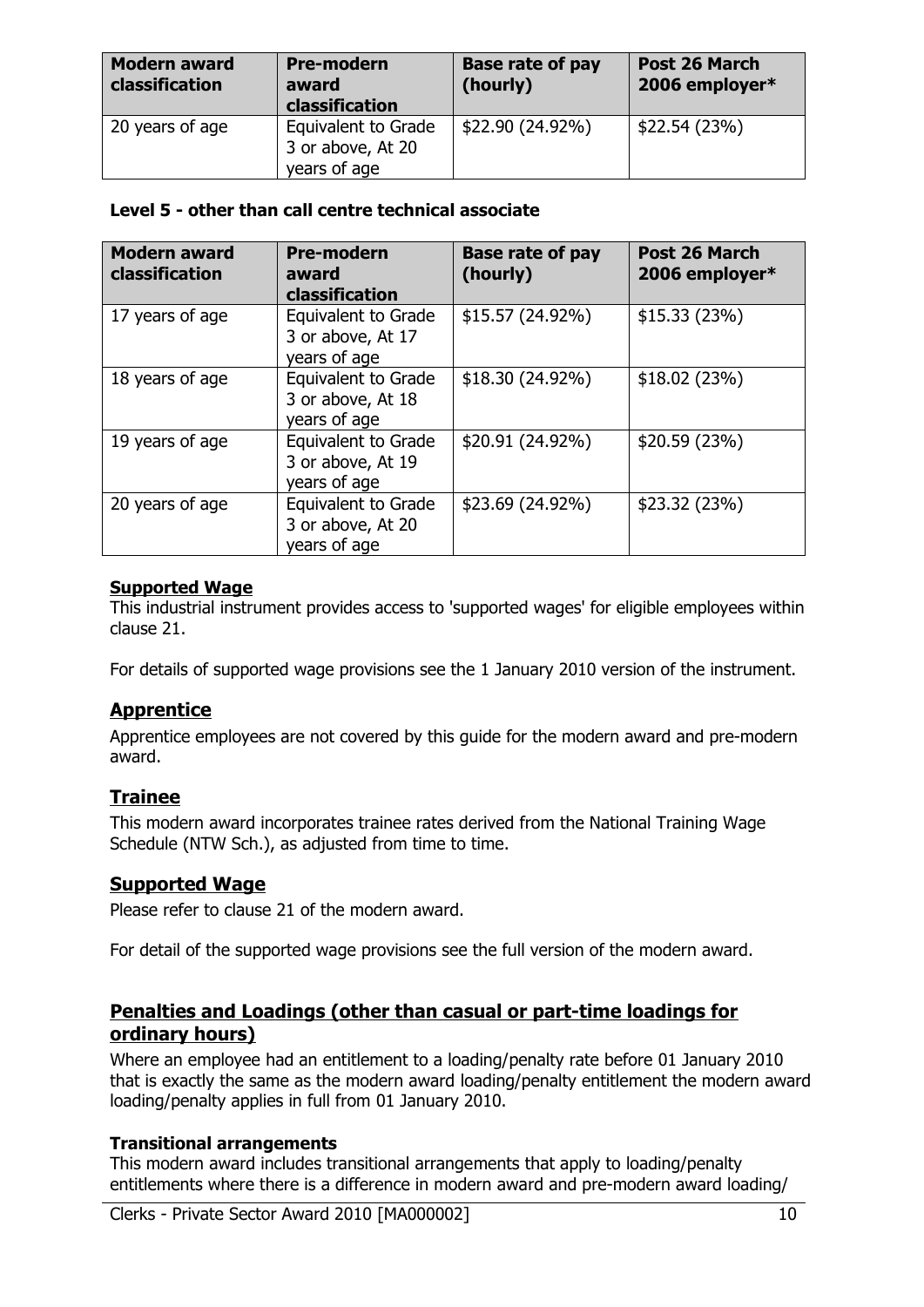penalty entitlements. Transitional arrangements apply from the first pay period on or after 01 July 2010 until the first pay period on or after 01 July 2014 (when modern award loadings/penalties apply in full).

Different arrangements apply depending on whether the entitlements are "equivalent" or not.

- A pre-modern award loading/penalty will be "equivalent" to a modern award entitlement where the loading/penalty applies:
	- for the same purpose (e.g. Saturday penalty);
	- for the same time periods; and
	- $\bullet$  in the same way#.
		- #A pre-modern award and modern award loading/penalty applies in the same way if the entitlements are both:
			- paid at the same frequency, such as per hour or per shift; and
			- paid as a percentage of the same amount (e.g. both penalties are paid as a percentage of the employee's classification rate, rather than as a percentage of a different amount or paid as a flat dollar amount).

Casual loadings and penalties also need to interact with each other in the same way in the pre-modern award and modern award to be equivalent (e.g. the loading and penalty rate are calculated on the base hourly rate in both instruments).

#### **Equivalent entitlements**

If the pre-modern award loading/penalty rate is "equivalent" to the modern award loading/ penalty rate the penalty rate is calculated as follows:

1. The difference between the two loading/penalty rates is referred to as a "transitional percentage". The transitional percentage stays the same every year.

| First full pay period on or after | <b>Proportion of transitional percentage</b> |
|-----------------------------------|----------------------------------------------|
| 01 July 2010                      | 80%                                          |
| 01 July 2011                      | 60%                                          |
| 01 July 2012                      | 40%                                          |
| 01 July 2013                      | 20%                                          |
| 01 July 2014                      | $0\%$                                        |

2. A proportion of the transitional percentage is calculated each year as follows:

3. Where the modern award loading/penalty is higher, the penalty rate is obtained by subtracting the proportion of the transitional percentage.

Example:

The table below shows the percentage penalty rates that apply from the first full pay period on or after 01 July 2010 until the last full pay period before 01 July 2011 for common penalty rates.

Please note the below table is a guide **only** and can only be used when the entitlements are equivalent and the modern award penalty is higher.

| 1/01/2010                   | 1/07/2014                   | 1/07/2010                    |
|-----------------------------|-----------------------------|------------------------------|
| Pre-modern award<br>penalty | <b>Modern award penalty</b> | <b>Penalty rate (phased)</b> |
| 25%                         | 50%                         | 30%                          |
| 50%                         | 75%                         | 55%                          |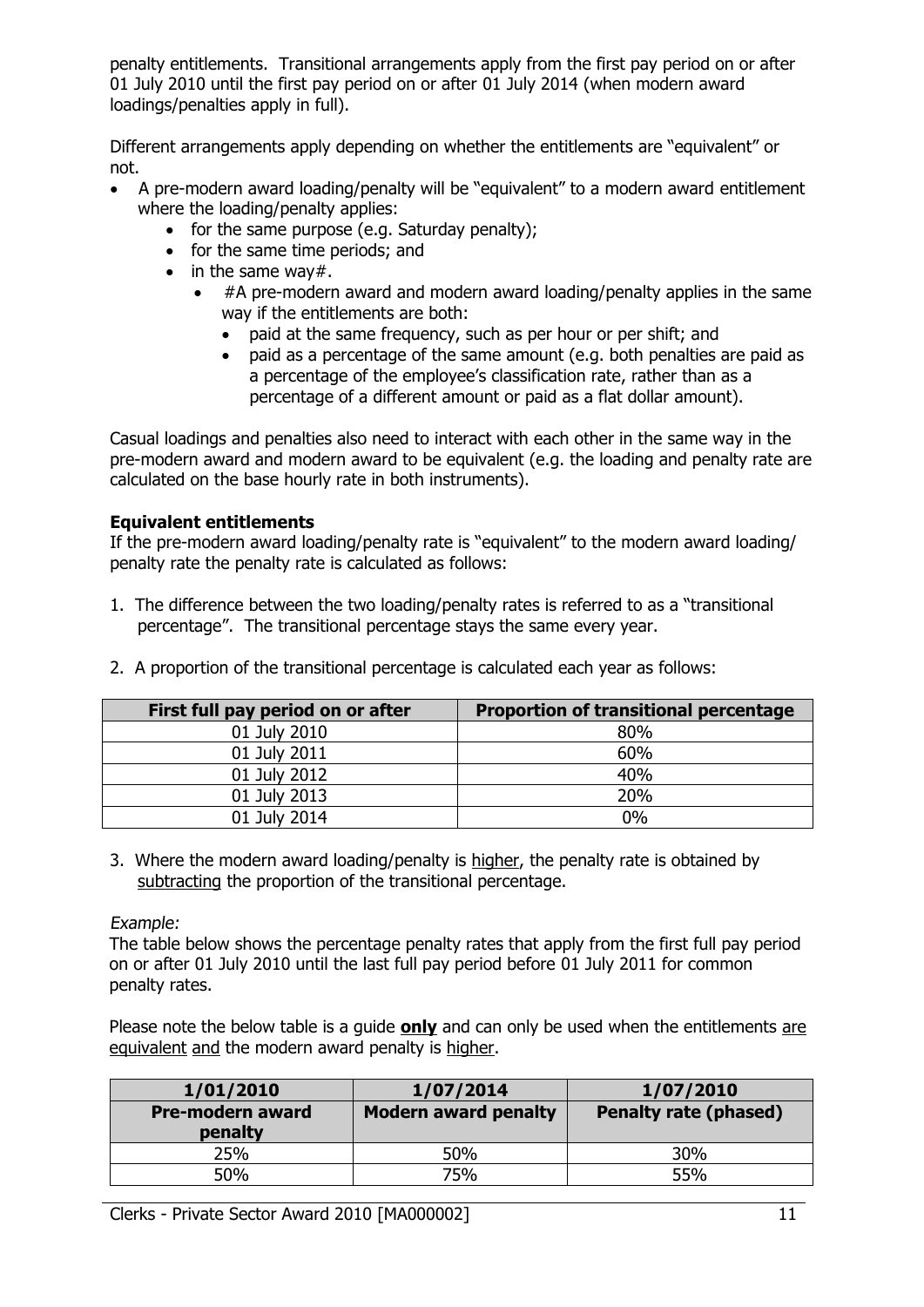| 1/01/2010                          | 1/07/2014                   | 1/07/2010                    |
|------------------------------------|-----------------------------|------------------------------|
| <b>Pre-modern award</b><br>penalty | <b>Modern award penalty</b> | <b>Penalty rate (phased)</b> |
| 50%                                | 100%                        | 60%                          |
| 75%                                | 100%                        | 80%                          |

4. Where the modern award loading/penalty is lower, the penalty rate is obtained by adding the proportion of the transitional percentage.

Example:

The table below shows the percentage penalty rates that apply from the first full pay period on or after 01 July 2010 until the last full pay period before 01 July 2011 for common penalty rates.

Please note the below table is a guide **only** and can only be used when the entitlements are equivalent and the modern award penalty is lower.

| 1/01/2010                       | 1/07/2014                   | 1/07/2010                    |
|---------------------------------|-----------------------------|------------------------------|
| <b>Pre-modern award penalty</b> | <b>Modern award penalty</b> | <b>Penalty rate (phased)</b> |
| 50%                             | 25%                         | 45%                          |
| 75%                             | 50%                         | 70%                          |
| 100%                            | 50%                         | 90%                          |
| 100%                            | 75%                         | 95%                          |

#### **Entitlements that are not equivalent**

If pre-modern award and modern award penalty rates are not "equivalent", the following approach applies:

1. Loadings/penalty rates from a modern award are phased in from zero in five instalments of 20% by multiplying the penalty rate by the following percentage:

| First full pay period on or after | Percent of modern award loading/penalty |
|-----------------------------------|-----------------------------------------|
| 01 July 2010                      | 20%                                     |
| 01 July 2011                      | 40%                                     |
| 01 July 2012                      | 60%                                     |
| 01 July 2013                      | 80%                                     |
| 01 July 2014                      | 100%                                    |

2. Pre-modern award loadings/penalty rates are phased out to zero in five instalments of 20% by multiplying the penalty rate by the following percentage:

| First full pay period on or after | Percent of pre-modern award loading/<br>penalty |
|-----------------------------------|-------------------------------------------------|
| 01 July 2010                      | 80%                                             |
| 01 July 2011                      | 60%                                             |
| 01 July 2012                      | 40%                                             |
| 01 July 2013                      | 20%                                             |
| 01 July 2014                      | 0%                                              |

Please note that a pre-modern award penalty rate can be 'phased out' at the same time that a modern award penalty is 'phasing in' (i.e. where different entitlements apply in the same time period). This means that two different rates may apply for the same time period.

#### Example: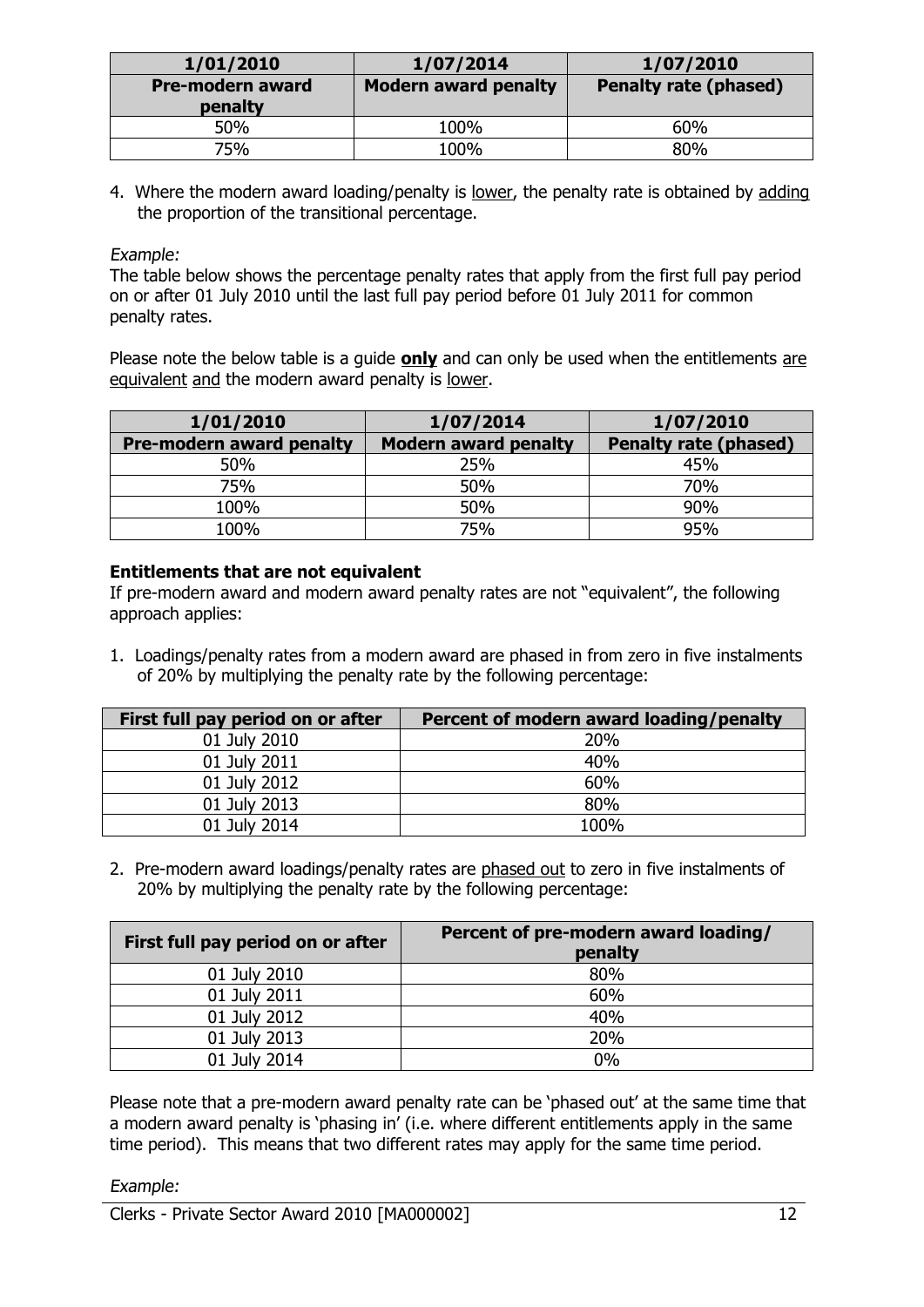The table below shows the percentage penalty rates that apply from the first full pay period on or after 01 July 2010 until the last full pay period before 01 July 2011 for common penalty rates.

Please note the below table is a guide **only** and can only be used when the entitlements are not equivalent.

| 1/01/2014                      | 1/07/2010                       | 1/01/2010                          | 1/07/2010                       |
|--------------------------------|---------------------------------|------------------------------------|---------------------------------|
| <b>Modern award</b><br>penalty | <b>Penalty rate</b><br>(phased) | <b>Pre-modern</b><br>award penalty | <b>Penalty rate</b><br>(phased) |
|                                | $(20.00\%)$                     |                                    | $(80.00\%)$                     |
| 10.00%                         | 2.00%                           | 10.00%                             | 8.00%                           |
| 20.00%                         | 4.00%                           | 20.00%                             | 16.00%                          |
| 25.00%                         | 5.00%                           | 25.00%                             | 20.00%                          |
| 50.00%                         | 10.00%                          | 50.00%                             | 40.00%                          |
| 75.00%                         | 15.00%                          | 75.00%                             | 60.00%                          |
| 100.00%                        | 20.00%                          | 100.00%                            | 80.00%                          |
| 120.00%                        | 24.00%                          | 120.00%                            | 96.00%                          |
| 125.00%                        | 25.00%                          | 125.00%                            | 100.00%                         |
| 130.00%                        | 26.00%                          | 130.00%                            | 104.00%                         |
| 150.00%                        | 30.00%                          | 150.00%                            | 120.00%                         |

|         | 1/07/2010                                       |
|---------|-------------------------------------------------|
|         | <b>Penalty rate</b><br>(phased)                 |
|         | $(80.00\%)$                                     |
| 10.00%  | 8.00%                                           |
| 20.00%  | 16.00%                                          |
| 25.00%  | 20.00%                                          |
| 50.00%  | 40.00%                                          |
| 75.00%  | 60.00%                                          |
| 100.00% | 80.00%                                          |
| 120.00% | 96.00%                                          |
| 125.00% | 100.00%                                         |
| 130.00% | 104.00%                                         |
| 150.00% | 120.00%                                         |
|         | 1/01/2010<br><b>Pre-modern</b><br>award penalty |

#### **New entitlements**

Where an employee did not have a particular loading/penalty entitlement before 01 January 2010, the modern award loading/penalty is phased in from zero as a new entitlement from the first pay period on or after 01 July 2010 by multiplying the penalty rate by the following percentage:

| First full pay period on or after | Percent of modern award loading/penalty |
|-----------------------------------|-----------------------------------------|
| 01 July 2010                      | 20%                                     |
| 01 July 2011                      | 40%                                     |
| 01 July 2012                      | 60%                                     |
| 01 July 2013                      | 80%                                     |
| 01 July 2014                      | 100%                                    |

Example:

The table below shows the percentage penalty rates that apply from the first full pay period on or after 01 July 2010 until the last full pay period before 01 July 2011 for common penalty rates.

Please note the below table is a guide **only** and can only be used when the entitlements in the modern award are new.

| 1/07/2014                   | 1/07/2010                    |
|-----------------------------|------------------------------|
| <b>Modern award penalty</b> | <b>Penalty rate (phased)</b> |
| 25%                         | 5%                           |
| 50%                         | 10%                          |
| 75%                         | 15%                          |
| 100%                        | 20%                          |

For more information about transitional arrangements for loading/penalty entitlements please visit www.fairwork.gov.au and/or contact the **Fair Work Infoline** on **13 13 94** for advice and assistance.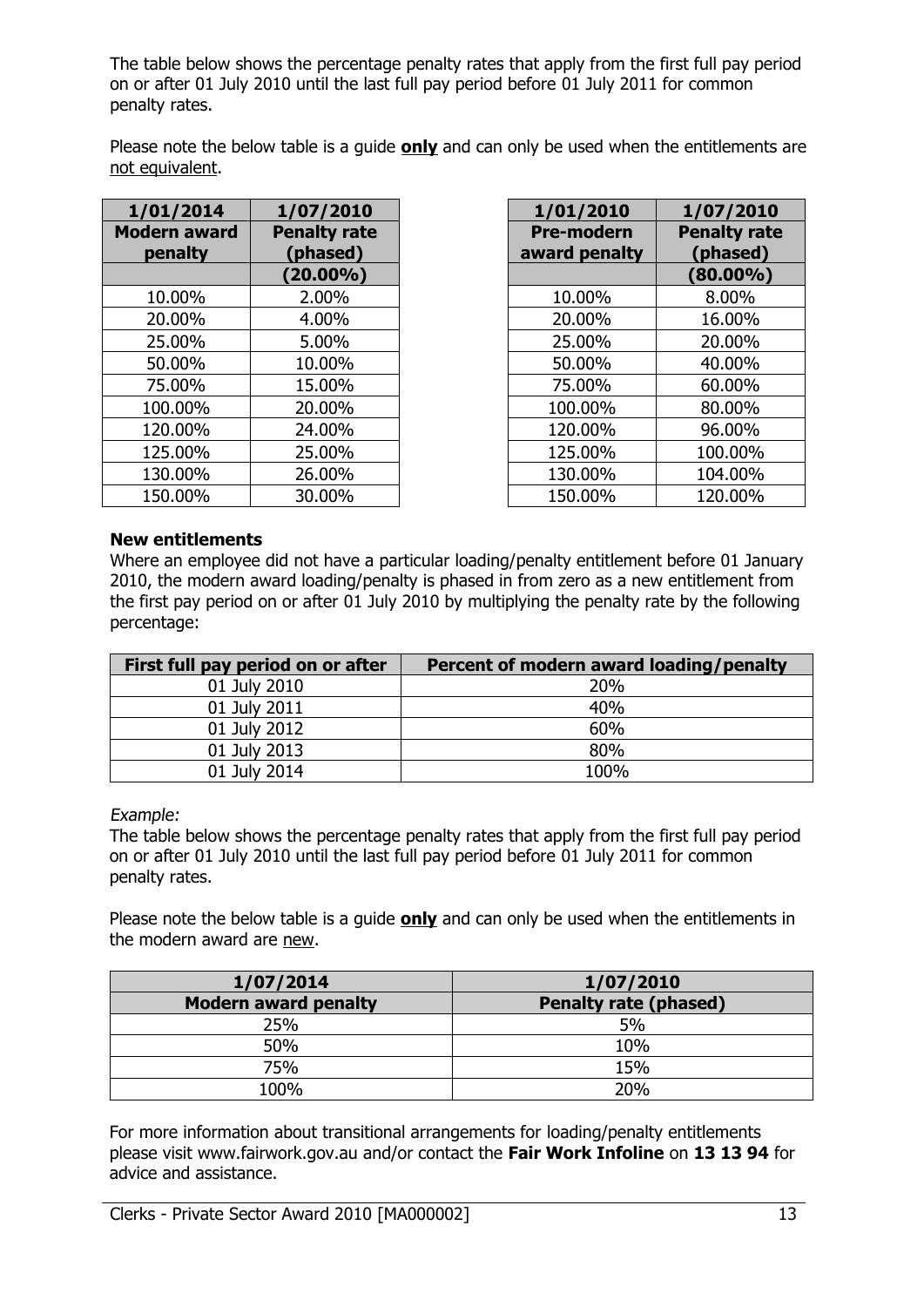# **Allowances**

Allowances in modern awards apply in full from 01 January 2010 (although the rates may change from time to time).

### **All states covered by this instrument Full Time, Part Time, Casual**

| <b>Clause</b> | <b>Allowance Type</b> | <b>Description</b>                                                                                                                                                                                                                                                             | <b>Effective</b><br><b>Date</b> | Rate                    |
|---------------|-----------------------|--------------------------------------------------------------------------------------------------------------------------------------------------------------------------------------------------------------------------------------------------------------------------------|---------------------------------|-------------------------|
| 19.3          | Meal allowance        | An employee required to work for more than one and a half<br>hours of overtime without being given 24 hours' notice after the<br>employee's ordinary time of ending work will be either provided<br>with a meal or paid a meal allowance.                                      | 1/07/2013                       | \$14.0800 per occasion  |
| 19.3          | Meal allowance        | Where an employee is required to work for more than one and<br>a half hours of overtime without being given 24 hours' notice<br>after the employee's ordinary time of ending work and such<br>overtime work then exceeds four hours, a further meal<br>allowance will be paid. | 1/07/2013                       | \$11.2700 per occasion  |
| 19.4(a)(i)    | Vehicle allowance     | <b>Motor cars</b>                                                                                                                                                                                                                                                              | 1/07/2013                       | \$0.7600 per kilometre. |
|               |                       | An employee required to use vehicle in their duties must be<br>paid the allowance with a maximum payment for 400 kilometres<br>per week.                                                                                                                                       |                                 |                         |
| 19.4(a)(ii)   | Vehicle allowance     | <b>Motorcycles</b>                                                                                                                                                                                                                                                             | 1/01/2010                       | \$0.2500 per kilometre. |
|               |                       | An employee required to use a vehicle in their duties must be<br>paid the allowance with a maximum payment for 400 kilometres<br>per week.                                                                                                                                     |                                 |                         |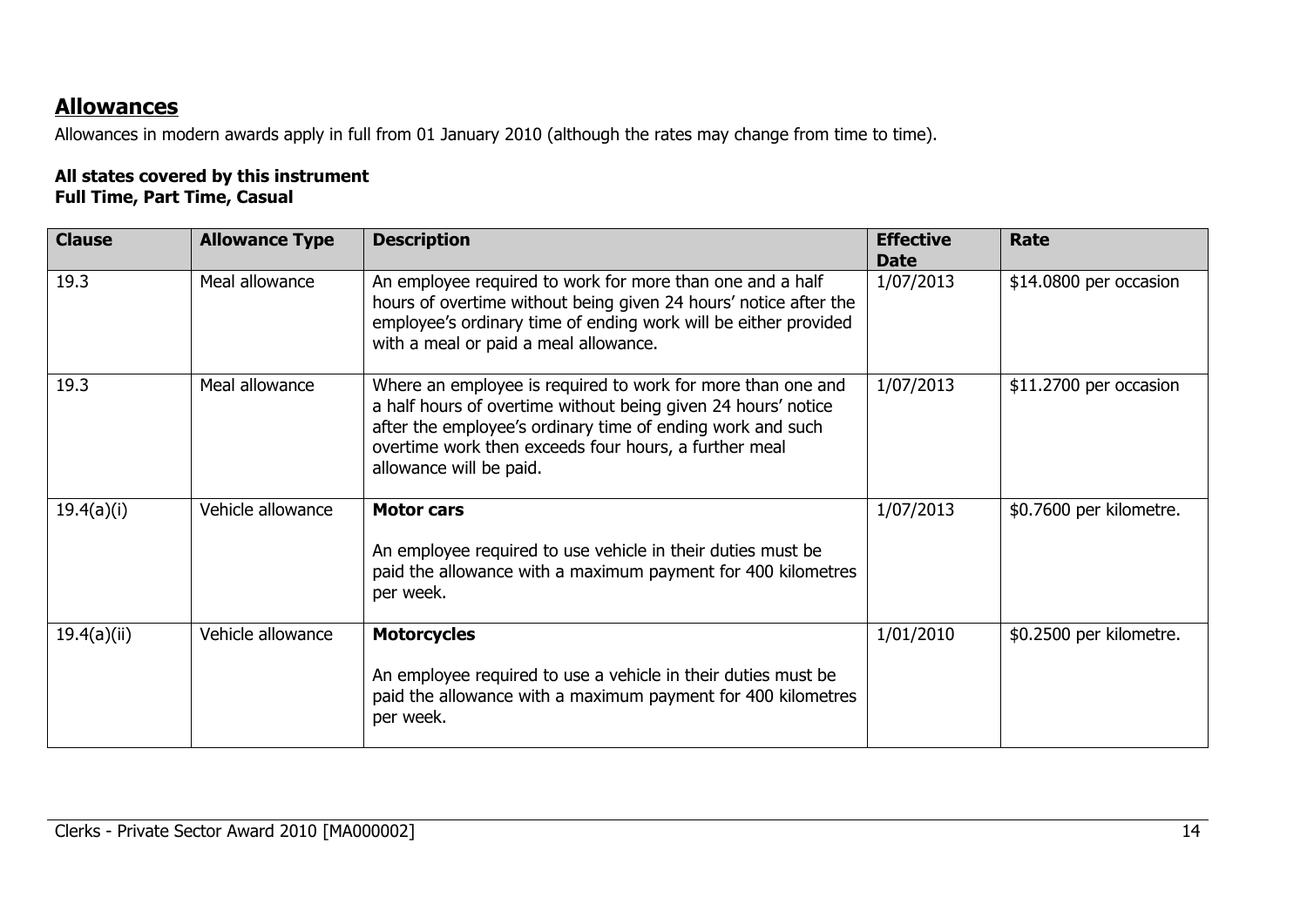| <b>Clause</b> | <b>Allowance Type</b> | <b>Description</b>                                                                                                                                                       | <b>Effective</b><br><b>Date</b> | Rate                                                                                                                                                                                               |
|---------------|-----------------------|--------------------------------------------------------------------------------------------------------------------------------------------------------------------------|---------------------------------|----------------------------------------------------------------------------------------------------------------------------------------------------------------------------------------------------|
| 19.6          | First aid allowance   | An employee, trained to give first aid, currently holding<br>appropriate first aid qualifications and appointed to perform first<br>aid duty must be paid the allowance. | 1/07/2013                       | \$0.2860 per hour.<br>This weekly allowance<br>has been converted to<br>an hourly amount. It<br>should be applied to all<br>ordinary hours of work<br>(up to maximum of 38<br>hours week). (1.50%) |

# **Full Time**

| <b>Clause</b> | <b>Allowance Type</b> | <b>Description</b>                                                                                                                                                           | <b>Effective</b><br><b>Date</b> | Rate              |
|---------------|-----------------------|------------------------------------------------------------------------------------------------------------------------------------------------------------------------------|---------------------------------|-------------------|
| 19.2(c)       | Laundry               | When an employee is required to wear and launder a uniform<br>any cost of the uniform must be reimbursed and the employee<br>must be paid an allowance for laundry expenses. | 15/11/2012                      | \$3.5500 per week |

# **Part Time, Casual**

| <b>Clause</b> | <b>Allowance Type</b> | <b>Description</b>                                                                                                                                                           | <b>Effective</b><br><b>Date</b> | Rate                             |
|---------------|-----------------------|------------------------------------------------------------------------------------------------------------------------------------------------------------------------------|---------------------------------|----------------------------------|
| 19.2 $(c)$    | Laundry               | When an employee is required to wear and launder a uniform<br>any cost of the uniform must be reimbursed and the employee<br>must be paid an allowance for laundry expenses. | 15/11/2012                      | $\frac{1}{2}$ \$0.7100 per shift |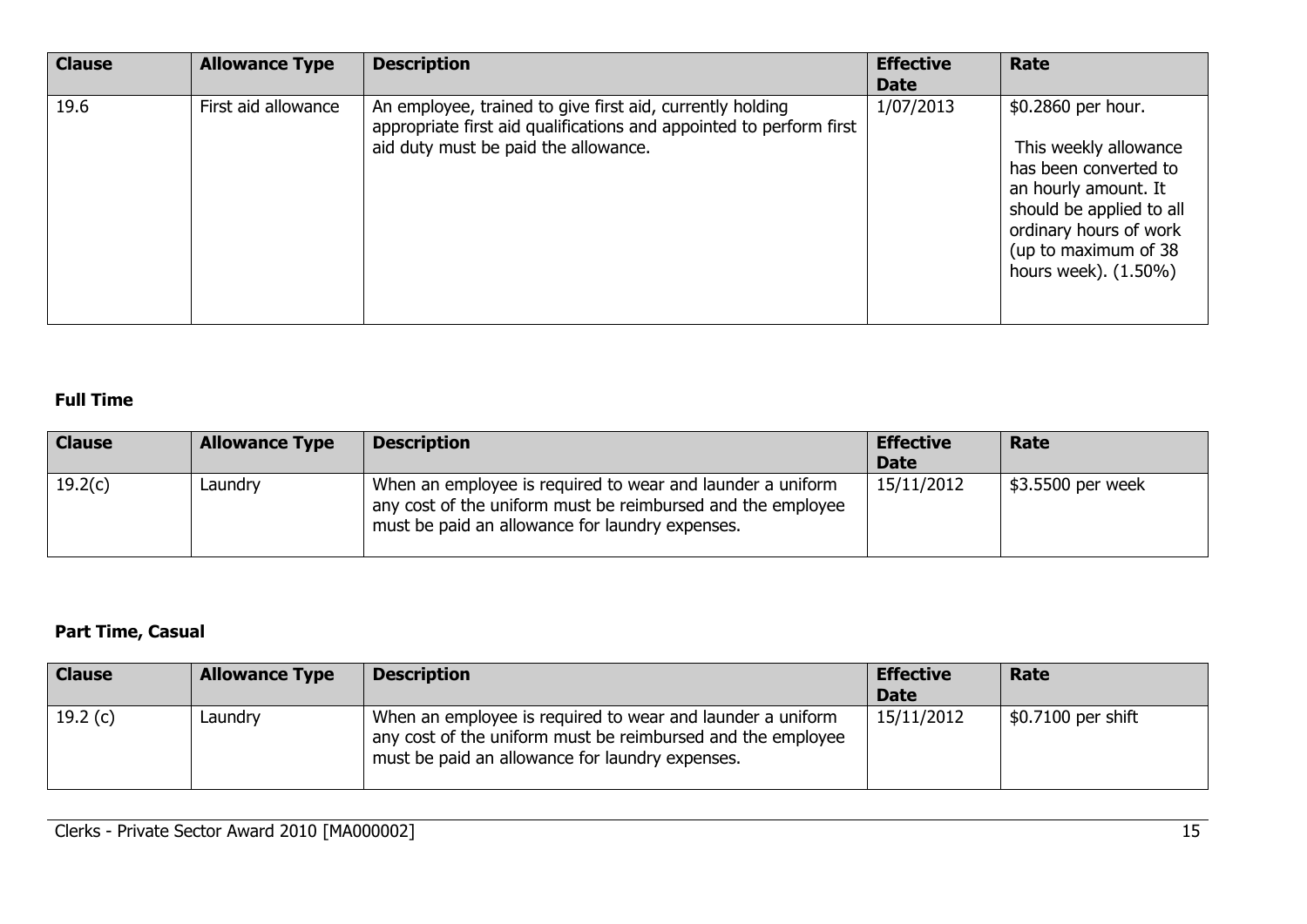# **Other Conditions**

The following conditions in the modern award apply in full from 1 January 2010. Please note that the below table is a summary of commonly applicable entitlements in the modern award, there may be other entitlements in the modern award that are relevant to particular employers or employees. Please refer to the modern award for full details.

**Note:** The National Employment Standards (**NES**) operate together with modern awards to provide minimum conditions of employment for employers and employees in the national system. The NES sets out ten minimum statutory entitlements that apply to all employees, including leave and termination of employment entitlements.

For more information about the NES, please visit www.fairwork.gov.au

#### **All states covered by this instrument**

| <b>Clause</b> | <b>Conditions Type</b>             | <b>Description</b>                                                                                                                                                                                                                                                                                                                                                                                       |
|---------------|------------------------------------|----------------------------------------------------------------------------------------------------------------------------------------------------------------------------------------------------------------------------------------------------------------------------------------------------------------------------------------------------------------------------------------------------------|
|               | Award flexibility<br>(Instrument)  | An employer and an individual employee may agree to vary the following terms of this award to meet the<br>genuine needs of the employer and the individual employee with respect to:<br>arrangements for when work is performed<br>- overtime rates<br>- penalty rates<br>- allowances<br>- leave loading.<br>Other conditions concerning award flexibility are contained within the Fair Work Act 2009. |
| 8             | Consultation<br>(Instrument)       | The award contains information on the employer's responsibility to consult regarding major workplace<br>change including the:<br>- duty to notify, and<br>- duty to discuss change.                                                                                                                                                                                                                      |
| 9             | Dispute resolution<br>(Instrument) | The award sets out a dispute resolution procedure for dealing with disputes in relation to a matter under<br>the award or the National Employment Standards (NES).                                                                                                                                                                                                                                       |
| 11            | Part-time conditions               | A part-time employee is:                                                                                                                                                                                                                                                                                                                                                                                 |

Clerks - Private Sector Award 2010 [MA000002] 16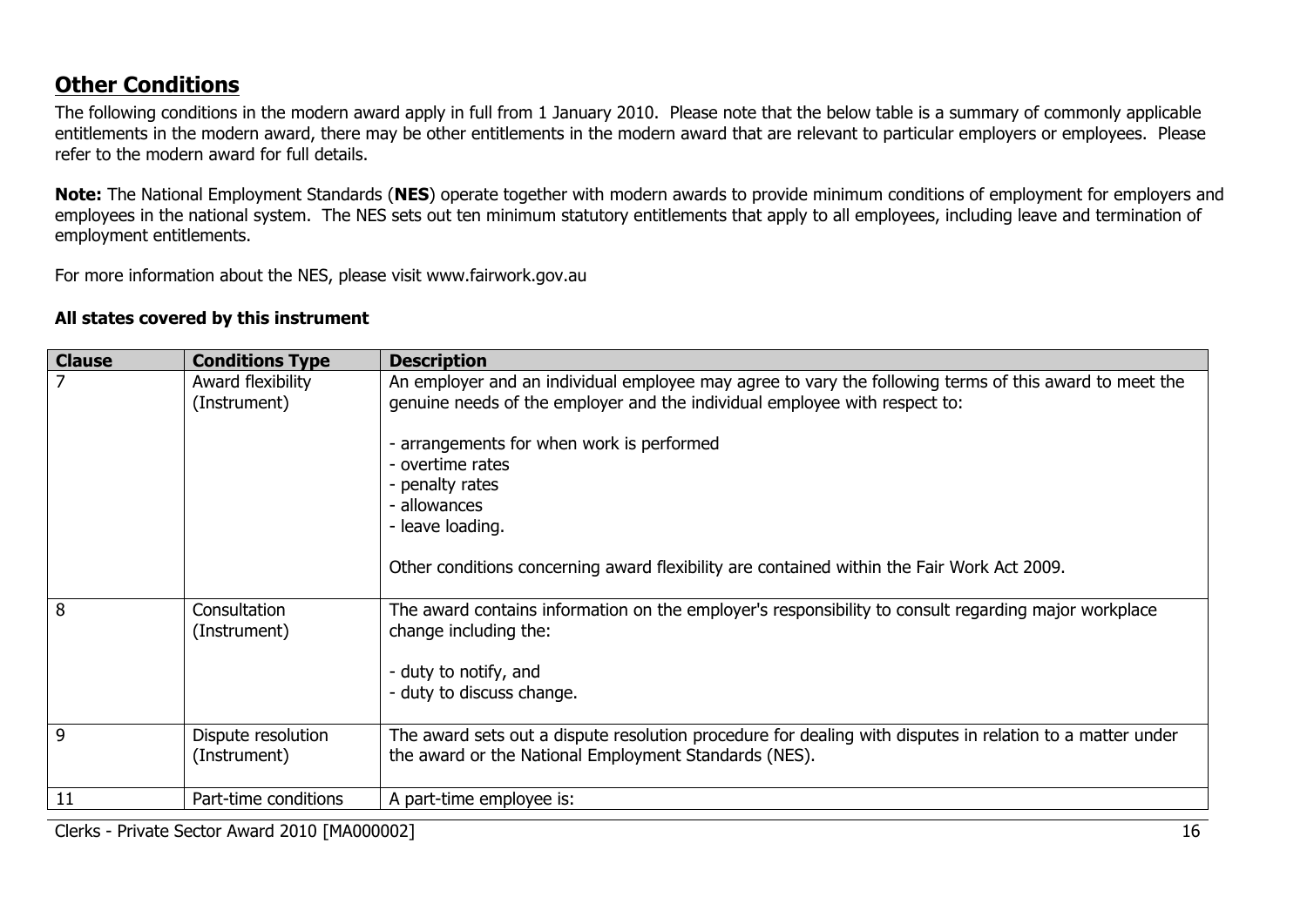| <b>Clause</b> | <b>Conditions Type</b>                                                                    | <b>Description</b>                                                                                                                                                                                                                                                                                                                                                                    |
|---------------|-------------------------------------------------------------------------------------------|---------------------------------------------------------------------------------------------------------------------------------------------------------------------------------------------------------------------------------------------------------------------------------------------------------------------------------------------------------------------------------------|
|               | (Instrument)                                                                              | - engaged to perform less than the full-time hours on a reasonably predictable basis.<br>- entitled to equivalent pay and conditions to those of full-time employees on a pro rata basis.                                                                                                                                                                                             |
|               |                                                                                           | At the time of engagement the employer and the part-time employee will agree in writing on a regular<br>pattern of work, specifying:<br>- the numbers of hours worked each day,<br>- which days of the week the employee will work<br>- the starting and finishing times each day.                                                                                                    |
|               |                                                                                           | Changes in hours may only be made by agreement in writing between the employer and employee.<br>Changes in days can be made by the employer giving one week's notice in advance of the changed hours.                                                                                                                                                                                 |
|               |                                                                                           | An employer is required to roster a part-time employee for a minimum of three consecutive hours on any<br>shift.                                                                                                                                                                                                                                                                      |
|               |                                                                                           | All time worked in excess of the hours as agreed under at the time of engagement will be overtime and<br>paid for at the rates prescribed in the overtime clause.                                                                                                                                                                                                                     |
|               |                                                                                           | A part-time employee is paid for ordinary hours worked at the rate of 1/38th of the weekly rate for the<br>class of work performed.                                                                                                                                                                                                                                                   |
| 12            | Casual conditions<br>(Instrument)                                                         | A casual employee is paid per hour at the rate of 1/38th of the weekly rate for the class of work<br>performed, plus 25%. This loading is in lieu of entitlements to leave and other matters from which casuals<br>are excluded by the terms of this award and the NES.                                                                                                               |
|               |                                                                                           | Casual employees are paid at the termination of each engagement, or weekly or fortnightly in accordance<br>with payment methods for full-time employees.                                                                                                                                                                                                                              |
|               |                                                                                           | Casual employees are entitled to a minimum payment of three hours' work at the appropriate rate.                                                                                                                                                                                                                                                                                      |
| 13.2          | Termination of<br>employment - notice of<br>termination by an<br>employee<br>(Instrument) | The notice of termination required to be given by an employee is the same as an employer except there is<br>no requirement to give additional notice based on age. If an employee fails to give the required notice the<br>employer may withhold from any monies due on termination, the difference between the amount of notice<br>required and the amount of notice actually given. |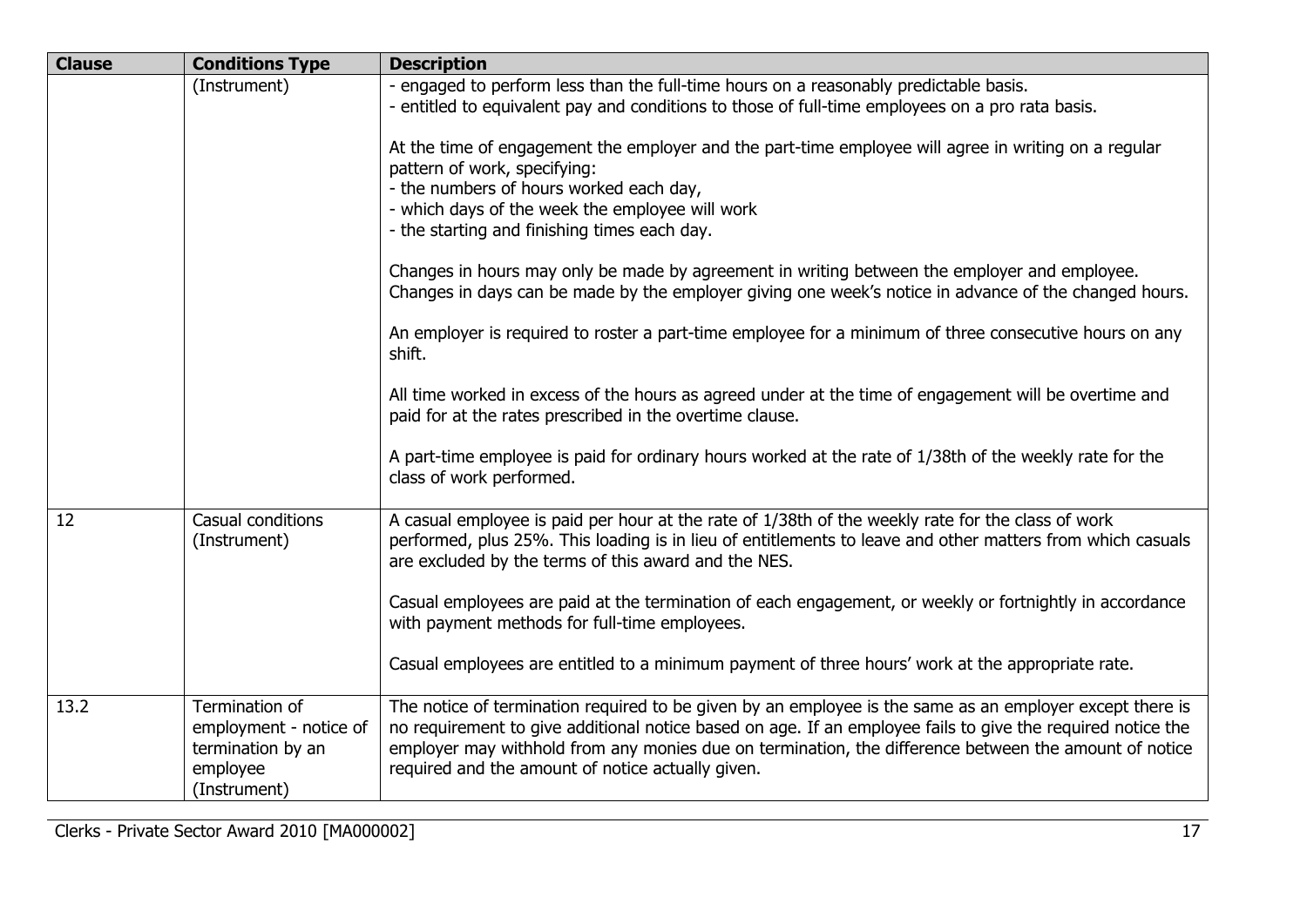| <b>Clause</b> | <b>Conditions Type</b>                                                   | <b>Description</b>                                                                                                                                                                                                                                                                                                                                                                                                                                                                                                                                                                                                                                                                                                                                                                 |
|---------------|--------------------------------------------------------------------------|------------------------------------------------------------------------------------------------------------------------------------------------------------------------------------------------------------------------------------------------------------------------------------------------------------------------------------------------------------------------------------------------------------------------------------------------------------------------------------------------------------------------------------------------------------------------------------------------------------------------------------------------------------------------------------------------------------------------------------------------------------------------------------|
| 13.3          | Termination of<br>employment - job<br>search entitlement<br>(Instrument) | Where an employer has given notice of termination to an employee, an employee must be allowed up to<br>one day's time off without loss of pay for the purpose of seeking other employment. The time off is to be<br>taken at times that are convenient to the employee after consultation with the employer.                                                                                                                                                                                                                                                                                                                                                                                                                                                                       |
| 14.2          | Redundancy - transfer<br>to lower paid duties<br>(Instrument)            | Where an employee is transferred to lower paid duties by reason of redundancy, the same period of notice<br>must be given as the employee would have been entitled to if the employment had been terminated.<br>Alternatively, the employer may choose to pay the employee the difference between the former ordinary<br>time rate of pay and the new ordinary time rate of pay for the number of weeks of notice still owing.                                                                                                                                                                                                                                                                                                                                                     |
| 14.3          | Redundancy -<br>employee leaving<br>during notice period<br>(Instrument) | An employee given notice of termination in circumstances of redundancy may terminate their employment<br>during the period of notice. The employee is entitled to receive the benefits and payments they would<br>have received had they remained in employment until the expiry of the notice, but is not entitled to<br>payment instead of notice.                                                                                                                                                                                                                                                                                                                                                                                                                               |
| 14.4          | Redundancy - job<br>search entitlement<br>(Instrument)                   | An employee given notice of termination in circumstances of redundancy must be allowed up to one day's<br>time off without loss of pay during each week of notice for the purpose of seeking other employment.<br>If the employee has been allowed paid leave for more than one day, the employee must, by request,<br>produce proof of attendance at an interview or they will not be entitled to payment for the time absent.<br>For this purpose a statutory declaration is sufficient.                                                                                                                                                                                                                                                                                         |
| 14.5          | Redundancy -<br>transitional provisions<br>(Instrument)                  | An employee whose employment is terminated by an employer is entitled to redundancy pay in accordance<br>with terms of a NAPSA that would have applied to the employee immediately prior to 1 January 2010, if<br>the employee had at that time been in their current circumstances of employment and no agreement-<br>based transitional instrument or enterprise agreement had applied to the employee, and<br>- that would have entitled the employee to redundancy pay in excess of the employee's entitlement to<br>redundancy pay, if any, under the NES.<br>The employee's entitlement to redundancy pay under the notional agreement preserving a State award is<br>limited to the amount of redundancy pay which exceeds the employee's entitlement to redundancy pay, if |
|               |                                                                          | any, under the NES.<br>This clause does not operate to diminish an employee's entitlement to redundancy pay under any other<br>instrument and ceases to operate on 31 December 2014.                                                                                                                                                                                                                                                                                                                                                                                                                                                                                                                                                                                               |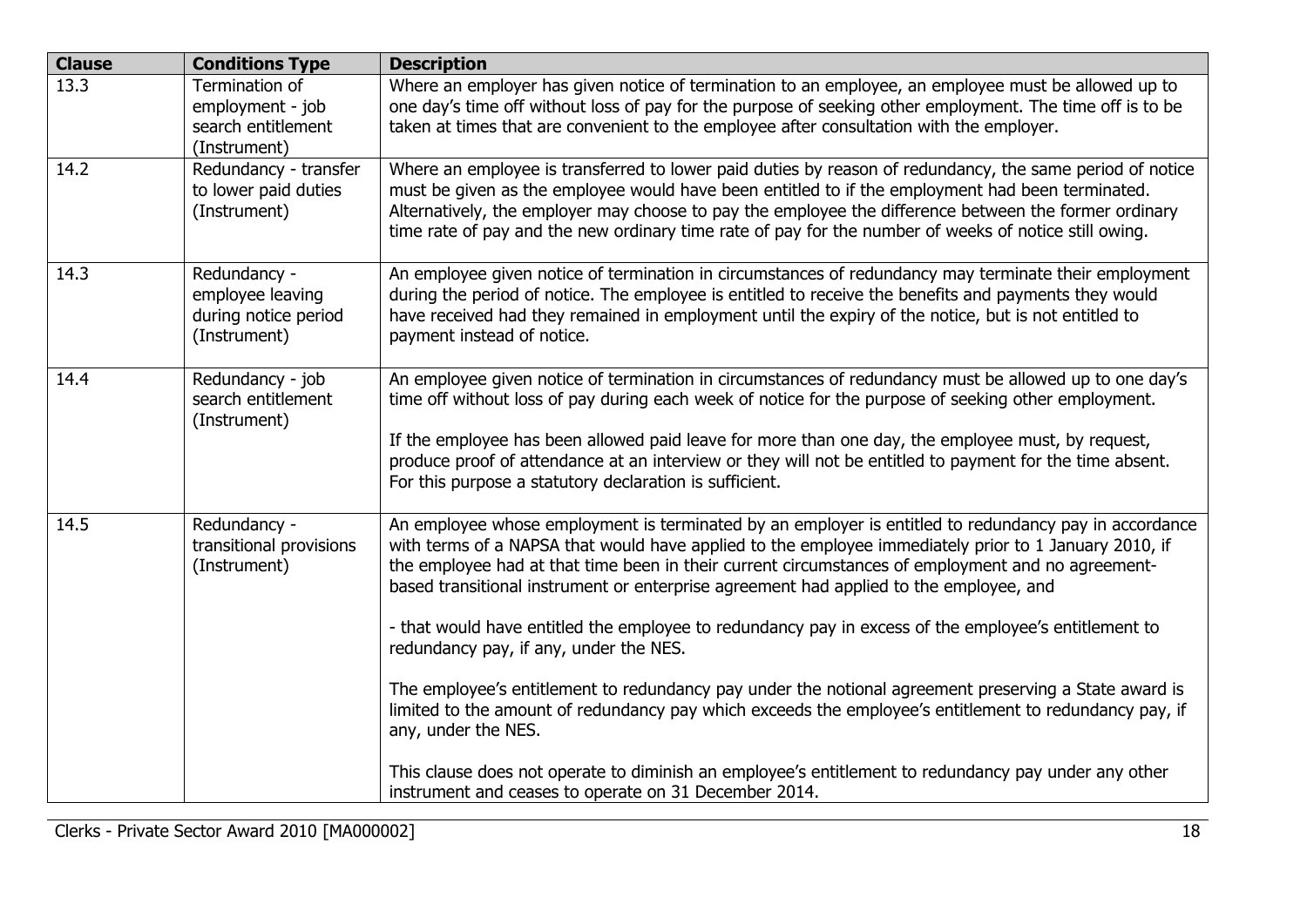| <b>Clause</b> | <b>Conditions Type</b>                                  | <b>Description</b>                                                                                                                                                                                                                                                                                                                      |
|---------------|---------------------------------------------------------|-----------------------------------------------------------------------------------------------------------------------------------------------------------------------------------------------------------------------------------------------------------------------------------------------------------------------------------------|
|               |                                                         |                                                                                                                                                                                                                                                                                                                                         |
| 17            | Annualised salary<br>arrangements<br>(Instrument)       | An employer may pay an employee an annual salary instead of any or all of the following provisions of the<br>award:<br>- minimum weekly wages                                                                                                                                                                                           |
|               |                                                         | - allowances<br>- overtime and penalty rates<br>- annual leave loading.                                                                                                                                                                                                                                                                 |
|               |                                                         | Where an annual salary is paid the employer must advise the employee in writing of the annual salary and<br>which provisions of the award will be satisfied by payment of the annual salary.                                                                                                                                            |
|               |                                                         | The annual salary must be no less than what the employee would have received under the award over the<br>year (or if the employment ceases earlier over the period worked).                                                                                                                                                             |
|               |                                                         | The annual salary must be reviewed at least annually so that the compensation is appropriate in relation to<br>the provisions which are satisfied by the annual salary.                                                                                                                                                                 |
|               |                                                         | For the purposes of the NES, the base rate of pay of an employee receiving an annual salary is made up of<br>the part of the annual salary equivalent to the relevant minimum weekly wage and excludes any incentive-<br>based payments, bonuses, loadings, monetary allowances, overtime and penalties.                                |
| 19.1          | Transport of employees<br>(Instrument)                  | <b>Shiftworkers</b>                                                                                                                                                                                                                                                                                                                     |
|               |                                                         | When an employee working shiftwork commences or finishes work at a time other than their normal<br>commencing or finishing time and when reasonable transport is not available, the employer will reimburse<br>the employee the cost of transport to the employee's home. This will not apply where the employer<br>provides transport. |
| 19.2          | Clothing, footwear and/<br>or equipment<br>(Instrument) | The employer will reimburse employees for the cost of uniforms and/or protective clothing where they are<br>engaged in work damaging to clothing. This will not apply where uniforms and/or protective clothing are<br>provided free of charge by the employer.                                                                         |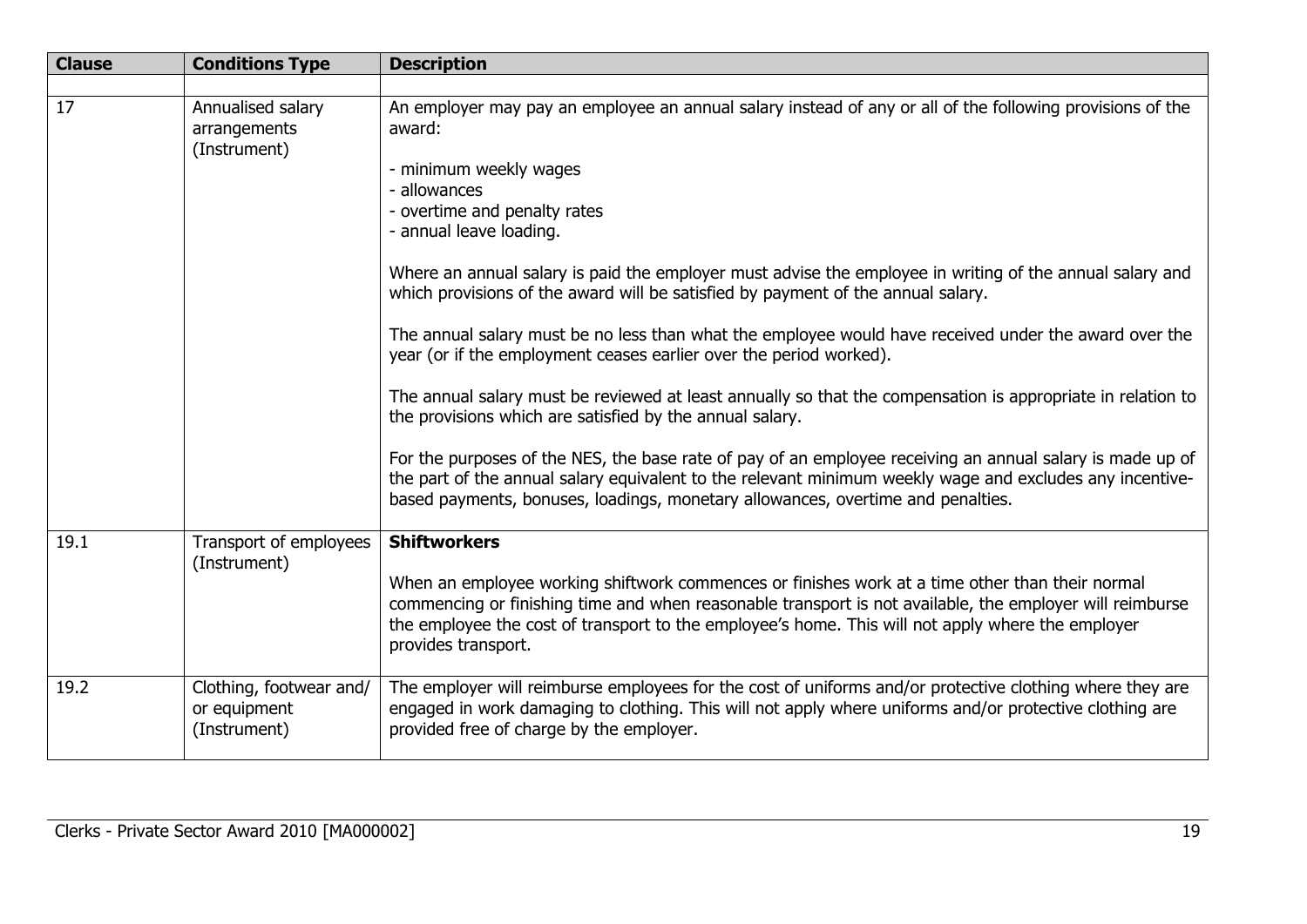| <b>Clause</b> | <b>Conditions Type</b>                                      | <b>Description</b>                                                                                                                                                                                                                                                                                                                                                                                                                                                                                                                                                       |
|---------------|-------------------------------------------------------------|--------------------------------------------------------------------------------------------------------------------------------------------------------------------------------------------------------------------------------------------------------------------------------------------------------------------------------------------------------------------------------------------------------------------------------------------------------------------------------------------------------------------------------------------------------------------------|
|               |                                                             | The employer will reimburse employees for the cost of appropriate protective footwear where they are<br>constantly required to work under conditions which are wet and damaging to footwear. This will not apply<br>where appropriate protective footwear is provided free of charge by the employer.                                                                                                                                                                                                                                                                    |
|               |                                                             |                                                                                                                                                                                                                                                                                                                                                                                                                                                                                                                                                                          |
| 19.4(b)       | Other<br>(Instrument)                                       | <b>Vehicle Allowance</b>                                                                                                                                                                                                                                                                                                                                                                                                                                                                                                                                                 |
|               |                                                             | The employer must pay all expenses including registration, running and maintenance where an employer<br>provides a motor vehicle which is used by an employee in their duties.                                                                                                                                                                                                                                                                                                                                                                                           |
| 19.5(a)(b)    | Away from home/usual<br>place of employment<br>(Instrument) | An employee, required to work temporarily away from the employee's usual place of employment, and who<br>is required to sleep away from their usual residence, is entitled to:                                                                                                                                                                                                                                                                                                                                                                                           |
|               |                                                             | - an allowance to cover all fares to and from the place where they are required to work<br>- an allowance to cover all reasonable expenses for board and lodging.                                                                                                                                                                                                                                                                                                                                                                                                        |
|               |                                                             | These allowances are not payable where fares, board and lodging are provided by the employer.                                                                                                                                                                                                                                                                                                                                                                                                                                                                            |
| 19.5(c)       | Travelling time<br>(Instrument)                             | An employee, required to work temporarily away from the employee's usual place of employment, and who<br>is required to sleep away from their usual residence, is entitled to payment at ordinary rates for all time<br>travelling between the employee's usual place of employment and the temporary location. This paid time is<br>not to exceed eight hours in 24 hours.                                                                                                                                                                                              |
| 19.7          | Higher duties<br>(Instrument)                               | An employee, required to perform duties in a classification higher than their usual classification for more<br>than one day is paid at least the rate which would be applicable if these duties were performed on a<br>permanent basis.                                                                                                                                                                                                                                                                                                                                  |
| 19.8          | District allowance<br>(Instrument)                          | An employee in the Northern Territory or Western Australia is entitled to payment of a district allowance in<br>accordance with the provisions of an award or NAPSA under the Workplace Relations Act 1996 that would<br>have applied to the employee immediately prior to 1 January 2010, if the employee had at that time been<br>in their current circumstances of employment and no agreement-based transitional instrument or<br>enterprise agreement had applied to the employee, and that would have entitled the employee to payment<br>of a district allowance. |
|               |                                                             | This clause ceases to operate on 31 December 2014.                                                                                                                                                                                                                                                                                                                                                                                                                                                                                                                       |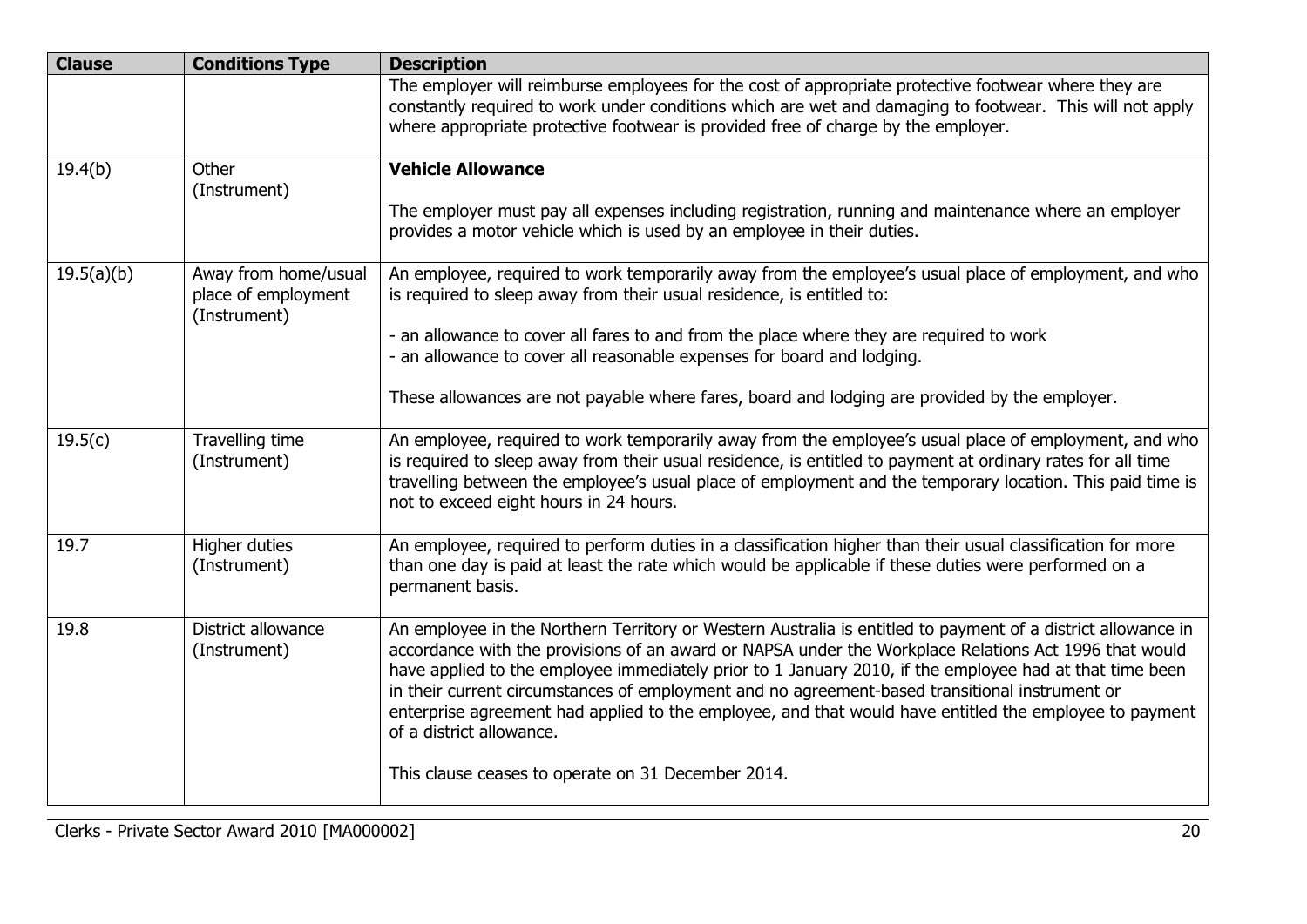| <b>Clause</b> | <b>Conditions Type</b>            | <b>Description</b>                                                                                                                                                                                                                                                                                                                                                                                                                       |
|---------------|-----------------------------------|------------------------------------------------------------------------------------------------------------------------------------------------------------------------------------------------------------------------------------------------------------------------------------------------------------------------------------------------------------------------------------------------------------------------------------------|
| 20            | Accident pay<br>(Instrument)      | An employee is entitled to accident pay in accordance with the terms of:                                                                                                                                                                                                                                                                                                                                                                 |
|               |                                   | - a NAPSA that would have applied to the employee immediately prior to 1 January 2010 or an award<br>made under the Workplace Relations Act 1996 (Cth) that would have applied to the employee immediately<br>prior to 27 March 2006, if the employee had at that time been in their current circumstances of<br>employment and no agreement - based transitional instrument or enterprise agreement had applied to the<br>employee, and |
|               |                                   | - that would have entitled the employee to accident pay in excess of the employee's entitlement to<br>accident pay, if any, under any other instrument.                                                                                                                                                                                                                                                                                  |
|               |                                   | The employee's entitlement to accident pay under the NAPSA or award is limited to the amount of accident<br>pay which exceeds the employee's entitlement to accident pay, if any, under any other instrument.                                                                                                                                                                                                                            |
|               |                                   | This clause does not reduce an employee's entitlement to accident pay under any other instrument and<br>ceases to operate on 31 December 2014.                                                                                                                                                                                                                                                                                           |
| 23            | Method of payment<br>(Instrument) | Wages must either be paid by cash, cheque or electronic funds transfer into the bank or financial<br>institution account nominated by the employee.                                                                                                                                                                                                                                                                                      |
|               |                                   | The award also contains information on payment of wages and absences from duty under an averaging<br>system.                                                                                                                                                                                                                                                                                                                             |
| 24            | Superannuation<br>(Instrument)    | The award contains information on:                                                                                                                                                                                                                                                                                                                                                                                                       |
|               |                                   | - the employers responsibility to make superannuation contributions to a superannuation fund<br>- the ability for an employee to authorise their employer to pay on their behalf contributions to a                                                                                                                                                                                                                                      |
|               |                                   | superannuation fund                                                                                                                                                                                                                                                                                                                                                                                                                      |
|               |                                   | - the employers responsibility to make superannuation contributions to another superannuation fund that<br>is chosen by the employee.                                                                                                                                                                                                                                                                                                    |
| 25.1          | Hours of work<br>(Instrument)     | Ordinary hours of work (other than shiftworkers)                                                                                                                                                                                                                                                                                                                                                                                         |
|               |                                   | Weekly hours of work-day workers                                                                                                                                                                                                                                                                                                                                                                                                         |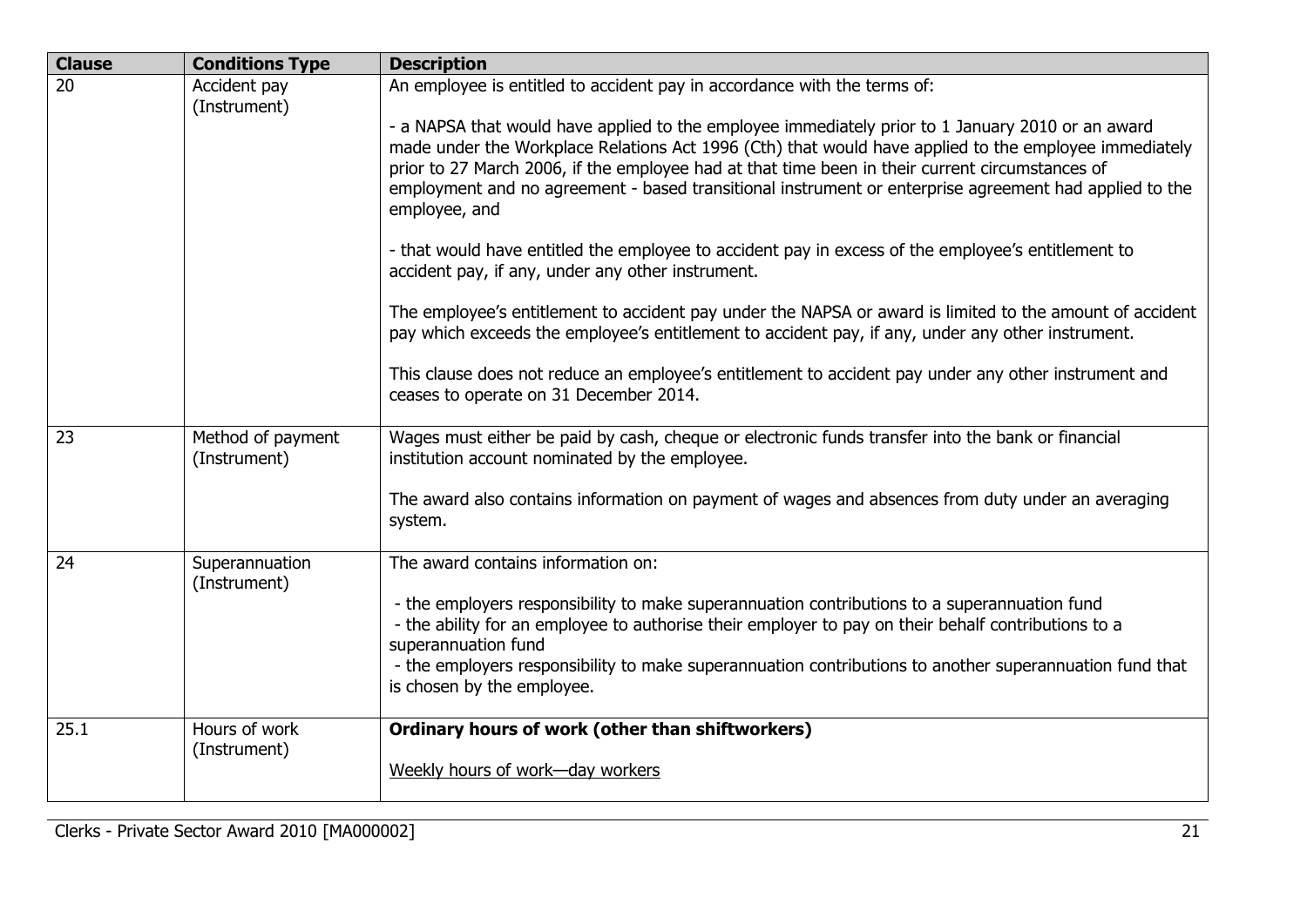| <b>Clause</b> | <b>Conditions Type</b>        | <b>Description</b>                                                                                                                                                                                                                                                                                                                                                                                                                                    |
|---------------|-------------------------------|-------------------------------------------------------------------------------------------------------------------------------------------------------------------------------------------------------------------------------------------------------------------------------------------------------------------------------------------------------------------------------------------------------------------------------------------------------|
|               |                               | The ordinary hours of work for day workers are to be an average of 38 per week but not exceeding 152<br>hours in 28 days, or an average of 38 over the period of an agreed roster cycle.                                                                                                                                                                                                                                                              |
|               |                               | The ordinary hours of work may be worked from 7.00 am to 7.00 pm Monday to Friday and from 7.00 am<br>to 12.30 pm Saturday. Provided that where an employee works in association with other classes of<br>employees who work ordinary hours outside the spread prescribed by this clause, the hours during which<br>ordinary hours may be worked are as prescribed by the modern award applying to the majority of the<br>employees in the workplace. |
|               |                               | Not more than 10 hours exclusive of meal breaks (except if paid for at overtime rates) are to be worked in<br>any one day.                                                                                                                                                                                                                                                                                                                            |
| 25.2          | Hours of work<br>(Instrument) | Ordinary hours of work (other than shiftworkers)                                                                                                                                                                                                                                                                                                                                                                                                      |
|               |                               | Altering spread of hours                                                                                                                                                                                                                                                                                                                                                                                                                              |
|               |                               | The ordinary hours of work are to be worked continuously, except for meal breaks, at the discretion of the<br>employer. The spread of hours may by altered by up to one hour at either end of the spread, by<br>agreement between an employer and the majority of employees concerned or in appropriate<br>circumstances, between the employer and an individual employee.                                                                            |
| 25.3          | Hours of work<br>(Instrument) | Ordinary hours of work (other than shiftworkers)                                                                                                                                                                                                                                                                                                                                                                                                      |
|               |                               | Notice of rostered days off                                                                                                                                                                                                                                                                                                                                                                                                                           |
|               |                               | Where an employee is entitled to a rostered day off during the employee's work cycle, the employer must<br>give the employee four weeks' notice in advance of the weekday the employee is to take off.                                                                                                                                                                                                                                                |
| 25.4          | Hours of work<br>(Instrument) | Ordinary hours of work (other than shiftworkers)                                                                                                                                                                                                                                                                                                                                                                                                      |
|               |                               | Substitute days                                                                                                                                                                                                                                                                                                                                                                                                                                       |
|               |                               | An employer may substitute the day an employee is to take off for another day in case of an emergency.                                                                                                                                                                                                                                                                                                                                                |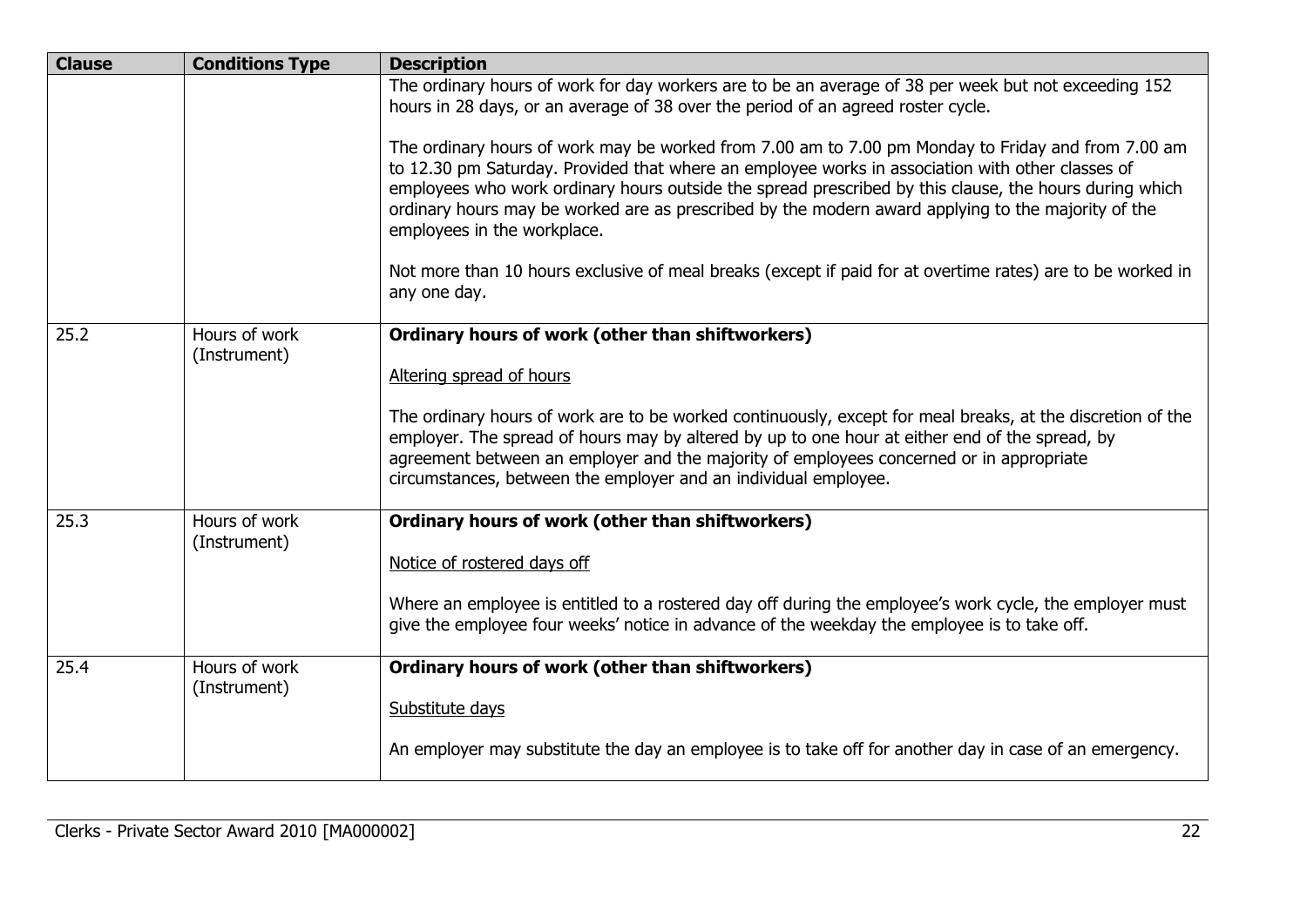| <b>Clause</b> | <b>Conditions Type</b>        | <b>Description</b>                                                                                                                                                                                                                                                                                                                                                                                                                                                                                                                                                                                     |
|---------------|-------------------------------|--------------------------------------------------------------------------------------------------------------------------------------------------------------------------------------------------------------------------------------------------------------------------------------------------------------------------------------------------------------------------------------------------------------------------------------------------------------------------------------------------------------------------------------------------------------------------------------------------------|
|               |                               | An individual employee, with the agreement of the employer, may substitute the day the they are to take<br>off for another day.                                                                                                                                                                                                                                                                                                                                                                                                                                                                        |
|               |                               | Where the working of the 38 hour week is agreed to in accordance with the hours of work provisions<br>(contained in clause 25 of the award), an employee and the employer may agree to a banking system of<br>up to a maximum of five rostered days off. An employee would therefore work on what would normally<br>have been the employee's rostered day off and accrue an entitlement to bank a rostered day off to be<br>taken at a mutually convenient time for both the employee and the employer. Not less than five days'<br>notice must be given before taking the banked rostered day(s) off. |
|               |                               | No payments or penalty payments are to be made to employees working under the substitute banked<br>rostered day off. However the employer will maintain a record of the number of rostered days banked and<br>will apply the average pay system during the weeks when an employee elects to take a banked rostered<br>day off.                                                                                                                                                                                                                                                                         |
|               |                               | Employees terminating prior to taking any banked rostered day(s) off must receive one fifth of average<br>weekly pay over the previous six months multiplied by the number of banked substitute days.                                                                                                                                                                                                                                                                                                                                                                                                  |
|               |                               | Employees who work on a rostered day off basis each twenty-day cycle are entitled to twelve rostered<br>days off in a twelve-month period.                                                                                                                                                                                                                                                                                                                                                                                                                                                             |
|               |                               | Details of the arrangements for the substitution of days are outlined in the award.                                                                                                                                                                                                                                                                                                                                                                                                                                                                                                                    |
| 26.1          | Breaks - meal<br>(Instrument) | Subject to the shiftwork provisions of this award, employees are entitled to a meal period of not less than<br>30 minutes and not more than 60 minutes. The meal period must be taken not later than five hours after<br>commencing work and after the resumption of work from a previous meal break.                                                                                                                                                                                                                                                                                                  |
| 26.2          | Breaks - rest<br>(Instrument) | An employee must be allowed two ten minute rest intervals to be counted as time worked on each day<br>that the employee is required to work not less than eight ordinary hours. Each rest interval should be<br>taken at a time suitable to the employer taking into account the needs of the business. If suitable to<br>business operations, the first rest interval should be allowed between the time of commencing work and<br>the usual meal interval and the second rest interval should be allowed between the usual meal and the<br>time of ceasing work for the day.                         |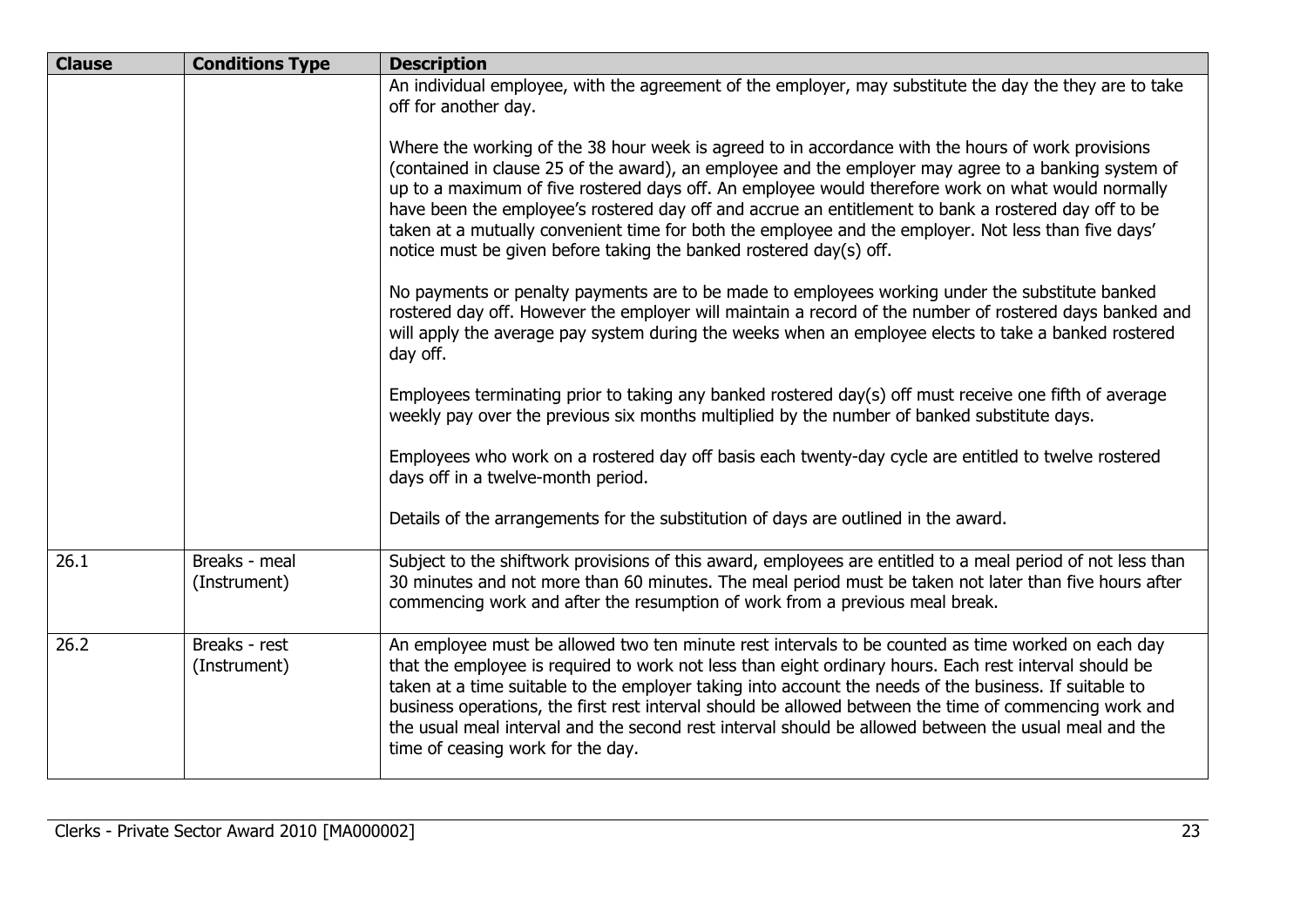| <b>Clause</b> | <b>Conditions Type</b>           | <b>Description</b>                                                                                                                                                                                                                                                                                                                                                                                                                                                |
|---------------|----------------------------------|-------------------------------------------------------------------------------------------------------------------------------------------------------------------------------------------------------------------------------------------------------------------------------------------------------------------------------------------------------------------------------------------------------------------------------------------------------------------|
|               |                                  | An employee must be allowed one ten minute rest interval to be counted as time worked on each day that<br>the employee is required to work more than three but less than eight ordinary hours. The rest interval<br>should be taken at a time suitable to the employer taking into account the needs of the business.                                                                                                                                             |
|               |                                  | An employee who works more than four hours overtime on a Saturday morning must be allowed a rest<br>interval of ten minutes without loss of pay between the time of commencing work and finishing work.                                                                                                                                                                                                                                                           |
| 27.1(d)       | Overtime - other<br>(Instrument) | An employee who works 38 hours Monday to Friday must be paid a minimum of three hours at overtime<br>rates for work performed on a <b>Saturday</b> , provided the employee is ready, willing and available to work<br>such overtime.                                                                                                                                                                                                                              |
| 27.3          | Break between work<br>periods    | Rest period after overtime (other than shiftworkers)                                                                                                                                                                                                                                                                                                                                                                                                              |
|               | (Instrument)                     | When overtime work is necessary it must wherever reasonably practicable, be so arranged that employees<br>have at least ten consecutive hours off duty between the work of successive days.                                                                                                                                                                                                                                                                       |
|               |                                  | An employee (other than a casual employee) who works so much overtime between the finish of their<br>ordinary work on one day and the start of their ordinary work on the next day that they have not had at<br>least ten consecutive hours off duty between those times must be released after completion of this<br>overtime until they have had ten consecutive hours off duty without loss of pay for ordinary working time<br>occurring during such absence. |
|               |                                  | Overtime worked where an employee is required to return to duty after their usual finishing time (clause<br>27.4) is not regarded as overtime for the purpose of this provision for a ten hour rest period.                                                                                                                                                                                                                                                       |
|               |                                  | When an employee has not substituted nor banked the rostered day off and therefore works overtime on<br>the rostered day off, the rate of pay must be calculated in accordance with the overtime provisions.                                                                                                                                                                                                                                                      |
|               |                                  | Rest period after overtime (shiftworkers)                                                                                                                                                                                                                                                                                                                                                                                                                         |
|               |                                  | This provision for a ten hour rest period applies to shiftworkers as if eight hours were substituted for ten<br>hours when overtime is worked:                                                                                                                                                                                                                                                                                                                    |
|               |                                  | - for the purposes of changing shift rosters;<br>- where a day worker or a shiftworker is required to replace a shiftworker who does not report for duty                                                                                                                                                                                                                                                                                                          |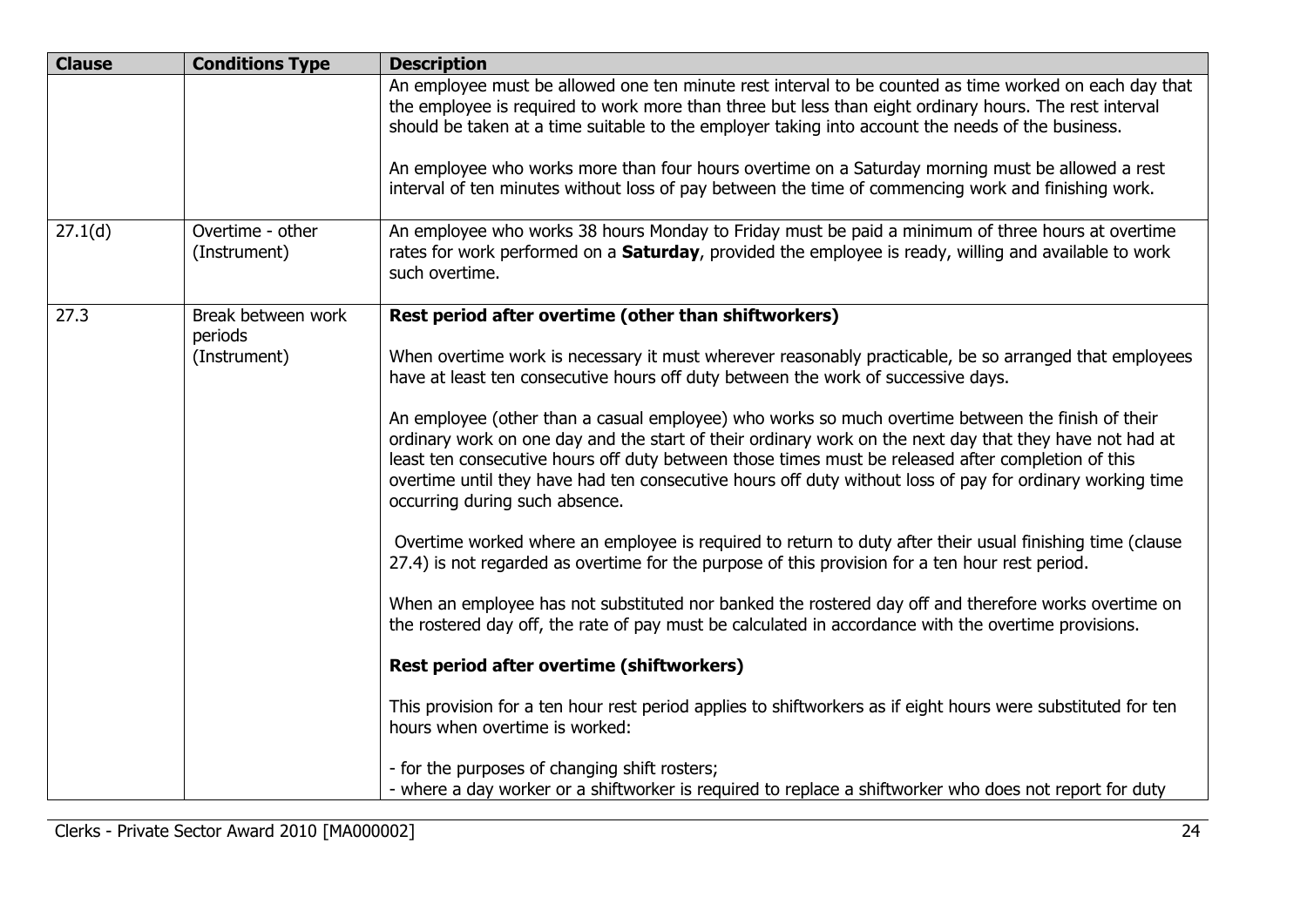| <b>Clause</b> | <b>Conditions Type</b>                         | <b>Description</b>                                                                                                                                                                                                                                                                                                                                                                                                                                                                                                                                                                                       |
|---------------|------------------------------------------------|----------------------------------------------------------------------------------------------------------------------------------------------------------------------------------------------------------------------------------------------------------------------------------------------------------------------------------------------------------------------------------------------------------------------------------------------------------------------------------------------------------------------------------------------------------------------------------------------------------|
|               |                                                | - where a shift is worked by arrangement between the employees themselves.                                                                                                                                                                                                                                                                                                                                                                                                                                                                                                                               |
| 27.3(f)       | Break between work<br>periods<br>(Instrument)  | <b>Rest period after overtime</b><br>When an employee has not substituted nor banked the rostered day off and therefore works overtime on<br>the rostered day off, the rate of pay is calculated according to the overtime provisions.                                                                                                                                                                                                                                                                                                                                                                   |
| 27.4          | Overtime - other<br>(Instrument)               | <b>Return to duty</b><br>Where an employee is required to return to duty after the usual finishing hour for that day, they must be<br>paid at overtime rates and must receive a minimum payment for three hours' work. This does not apply<br>where the work is continuous (subject to a meal break of not more than one hour) with the starting or<br>ending of ordinary working time.                                                                                                                                                                                                                  |
| 27.5          | Overtime - time off in<br>lieu<br>(Instrument) | An employee may elect, with the consent of the employer, to take time off instead of payment for<br>overtime that would otherwise be payable under this clause at a time or times agreed with the employer.<br>Overtime taken as time off during ordinary time hours must be taken at the ordinary time rate that is an<br>hour for each hour worked.<br>An employer must, if requested by an employee, provide payment, at the rate provided for the payment of<br>overtime in the award, for any overtime worked under this clause where such time has not been taken<br>within four weeks of accrual. |
| 27.6          | Overtime - other<br>(Instrument)               | <b>Make-up time</b><br>An employee may, work 'make-up time' with the consent of the employer. The employee then takes time<br>off during ordinary hours, and works those hours at a later time, during the spread of ordinary hours.                                                                                                                                                                                                                                                                                                                                                                     |
| 28.2          | Shiftwork<br>(Instrument)                      | <b>Altering span of hours</b><br>The span of hours over which shifts may be worked may be altered up to one hour at either end of the<br>span if:<br>- this is agreed between the majority of employees concerned or                                                                                                                                                                                                                                                                                                                                                                                     |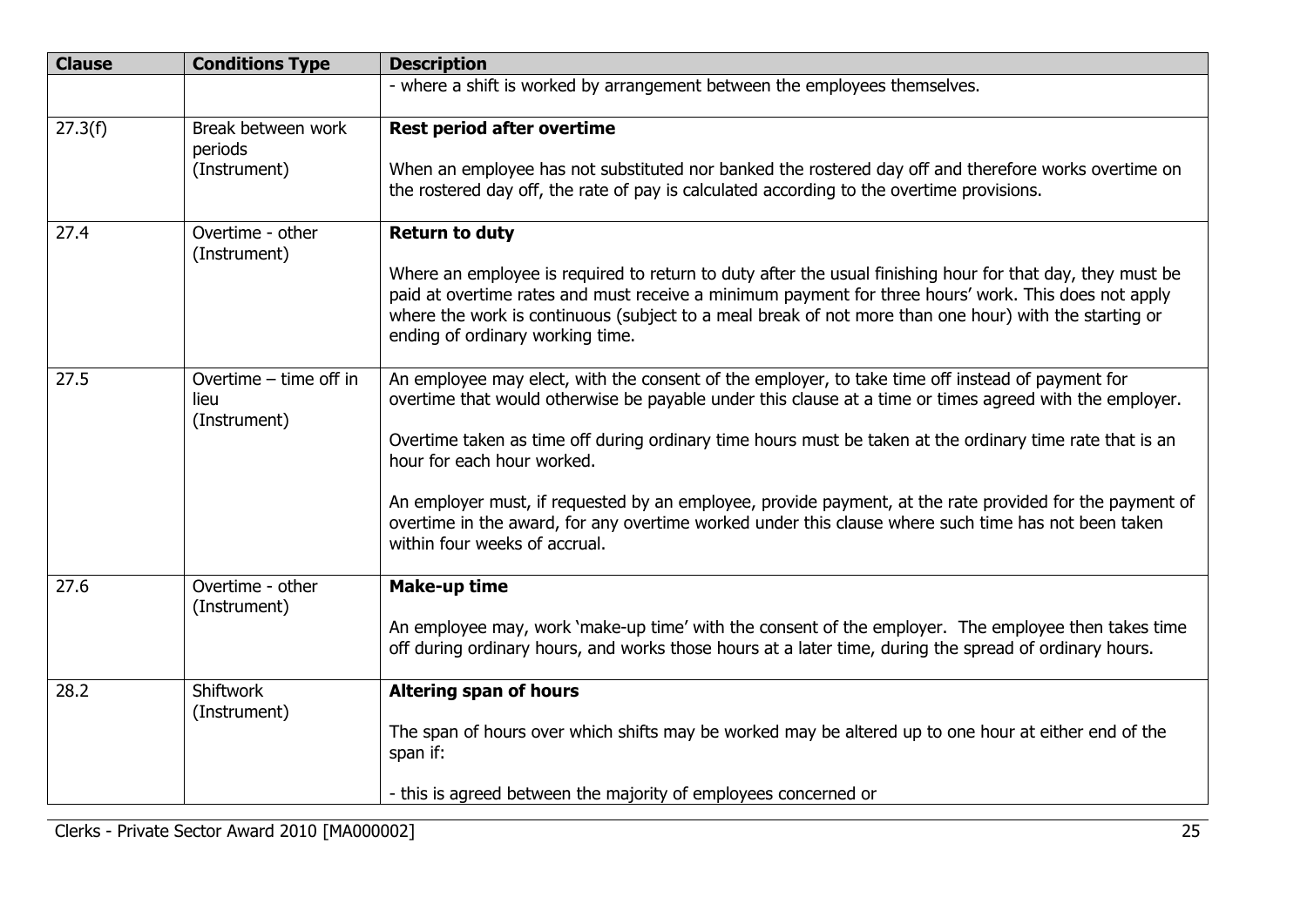| <b>Clause</b> | <b>Conditions Type</b>           | <b>Description</b>                                                                                                                                                                                                                                                   |
|---------------|----------------------------------|----------------------------------------------------------------------------------------------------------------------------------------------------------------------------------------------------------------------------------------------------------------------|
|               |                                  | - in appropriate cases an individual employee.                                                                                                                                                                                                                       |
| 28            | <b>Shiftwork</b><br>(Instrument) | <b>Ordinary hours of work</b>                                                                                                                                                                                                                                        |
|               |                                  | Ordinary hours of work for shiftworkers are an average of 38 hours per week and must not exceed 152<br>hours in 28 consecutive days.                                                                                                                                 |
|               |                                  | By agreement between the employer and the majority of employees concerned, a roster system may<br>operate on the basis that the weekly average of 38 ordinary hours is allowed over a period which exceeds<br>28 consecutive days but does not exceed twelve months. |
|               |                                  | Not more than ten ordinary hours are to be worked in any one day.                                                                                                                                                                                                    |
|               |                                  | An employee may be employed on shifts. In this case the ordinary hours for a week's work are 38 and<br>must be performed in shifts not exceeding six shifts of ten hours each. A Sunday may be included.                                                             |
|               |                                  | Times of beginning and ending the shift may be varied by:                                                                                                                                                                                                            |
|               |                                  | - agreement between the employer and the employee<br>- at least one week's notice given by the employer to the employee in the absence of agreement.                                                                                                                 |
| 28.4(e)       | <b>Shiftwork</b><br>(Instrument) | Ordinary hours and work on Sunday and public holidays                                                                                                                                                                                                                |
|               |                                  | Where ordinary shift hours commence between 11.00 pm and midnight on a Sunday or public holiday, the<br>ordinary time worked before midnight does not entitle the shiftworker to the Sunday or public holiday rate.                                                  |
|               |                                  | However ordinary time worked by a shiftworker on a shift commencing before midnight on the day<br>preceding a Sunday or public holiday and extending into a Sunday or public holiday is regarded as ordinary<br>time worked on Sunday or a public holiday.           |
| 28.4(f)       | Breaks - meal                    | <b>Shiftworkers only</b>                                                                                                                                                                                                                                             |
|               | (Instrument)                     | A shiftworker is allowed twenty minutes break for a meal during each shift before the expiration of five<br>hours. This break is counted as time worked.                                                                                                             |
| 28.5          | <b>Shiftwork</b>                 | Time off in lieu of overtime and make up time apply to shiftworkers as well as day workers.                                                                                                                                                                          |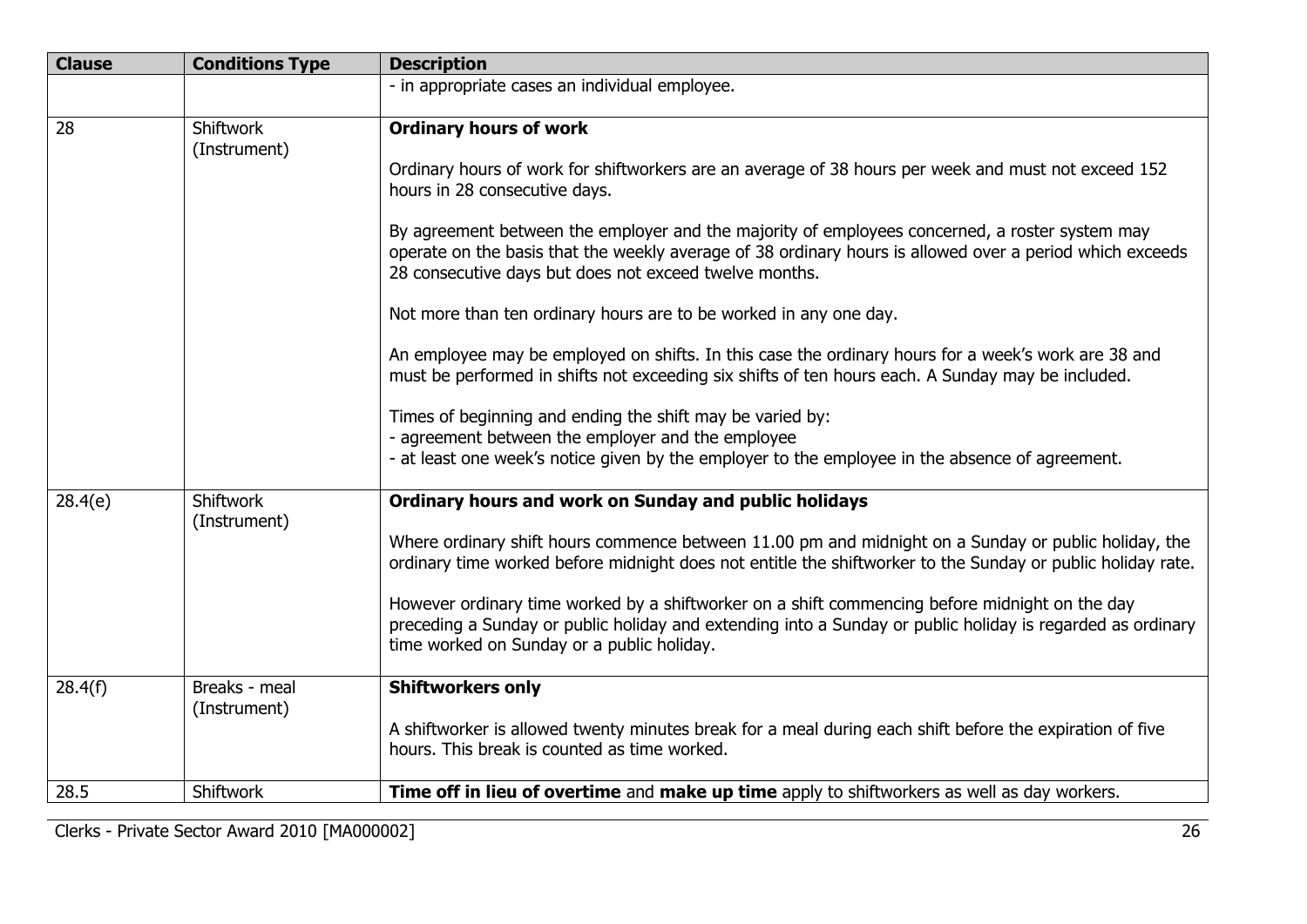| <b>Clause</b> | <b>Conditions Type</b>                                                            | <b>Description</b>                                                                                                                                                                                                                                                                                                                                                                                                                                                                                                                                                                                   |
|---------------|-----------------------------------------------------------------------------------|------------------------------------------------------------------------------------------------------------------------------------------------------------------------------------------------------------------------------------------------------------------------------------------------------------------------------------------------------------------------------------------------------------------------------------------------------------------------------------------------------------------------------------------------------------------------------------------------------|
|               | (Instrument)                                                                      |                                                                                                                                                                                                                                                                                                                                                                                                                                                                                                                                                                                                      |
| 29.2          | Hours of work<br>(Instrument)                                                     | Call centre penalty arrangements<br>Ordinary hours can be worked on a Sunday between 7.00am and 7.00pm by agreement between an<br>employee and the employer. This is subject to the payment of applicable penalties.                                                                                                                                                                                                                                                                                                                                                                                 |
| 30.3          | Annual leave loading<br>(Instrument)                                              | During annual leave an employee will receive a loading calculated on the wage rate applicable for their<br>classification. Annual leave loading is payable on leave accrued.<br>The loading is as follows:<br>Day work: Employees who would have worked on day work only had they not been on leave - 17.5% or<br>the relevant weekend penalty rates, whichever is the greater but not both.<br>Shiftwork: Employees who would have worked on shiftwork had they not been on leave - 17.5% or the<br>shift loading (including relevant weekend penalty rates) whichever is the greater but not both. |
| 30.4          | Annual leave - paid<br>leave in advance of<br>accrued entitlement<br>(Instrument) | An employer may allow an employee to take a period of annual leave in advance of the entitlement<br>accruing.<br>If leave is taken in advance and the employment terminates before the entitlement accrues the employer<br>may make a corresponding deduction from any money due to the employee on termination.                                                                                                                                                                                                                                                                                     |
| 30.5(a)       | Annual leave - close-<br>down<br>(Instrument)                                     | An employer may require an employee to take annual leave as part of a close-down of its operations by<br>giving at least four weeks' notice.                                                                                                                                                                                                                                                                                                                                                                                                                                                         |
| 30.5(a)       | Annual leave -<br>excessive leave<br>(Instrument)                                 | An employer may require an employee to take annual leave where more than eight weeks' leave is accrued<br>by giving at least four weeks' notice.                                                                                                                                                                                                                                                                                                                                                                                                                                                     |
| 31.2          | Personal/carer's leave<br>(Instrument)                                            | Personal/carer's leave for casual employees<br>Casual employees are entitled to be not available for work or to leave work to care for a person who is sick<br>and requires care and support or who requires care due to an emergency.                                                                                                                                                                                                                                                                                                                                                               |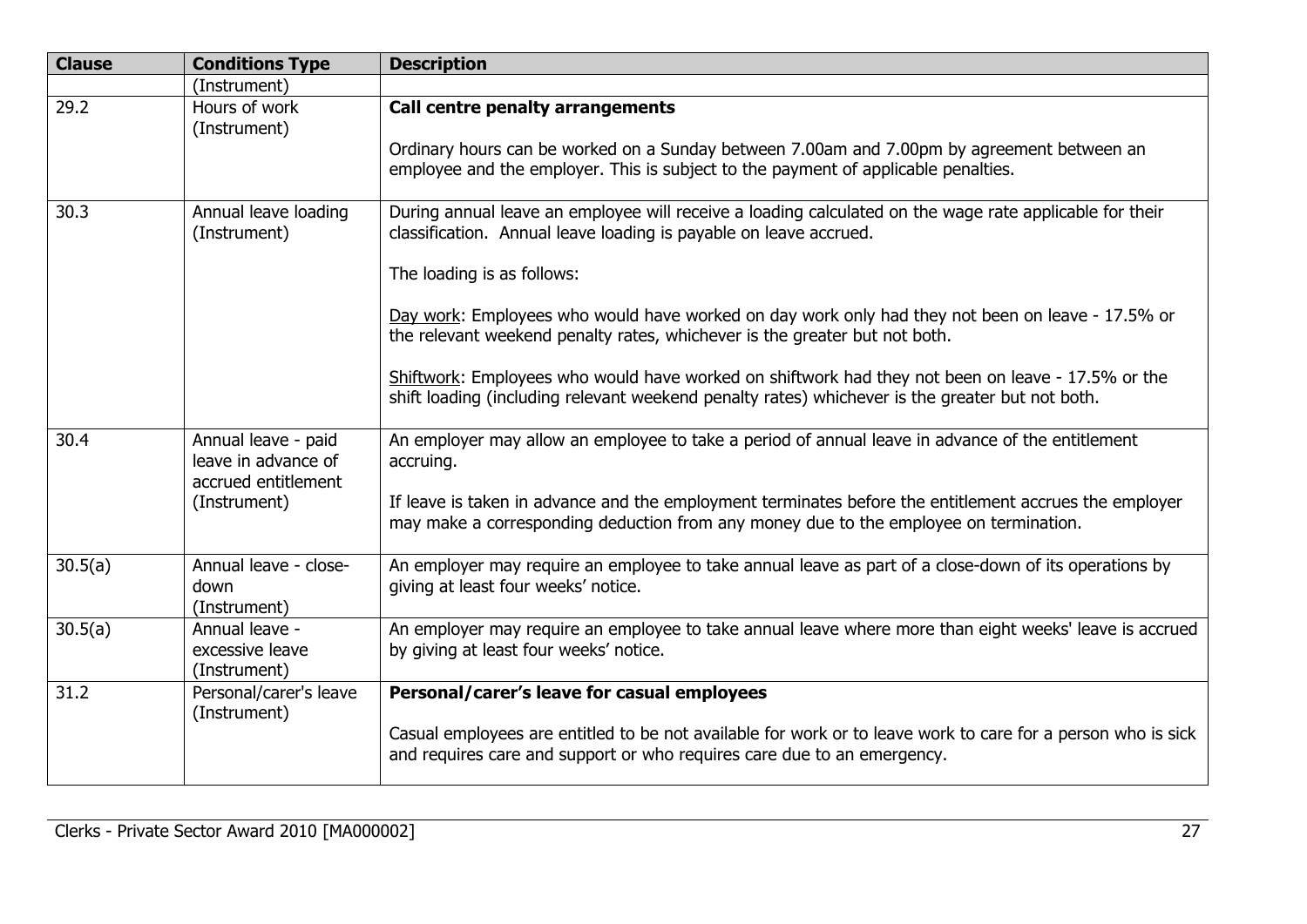| <b>Clause</b> | <b>Conditions Type</b>          | <b>Description</b>                                                                                               |
|---------------|---------------------------------|------------------------------------------------------------------------------------------------------------------|
|               |                                 | This leave is unpaid. A maximum of 48 hours absence is allowed by right with additional absence by<br>agreement. |
| 32.2          | Public holidays<br>(Instrument) | $\perp$ An employer and the employees may agree to subsititute another day for a public holiday.                 |

# **Frequency of Payment**

Employees must be paid their wages weekly or fortnightly as determined by the employer or monthly if mutually agreed. Where payment is made monthly it must be on the basis of two weeks in advance and two weeks in arrears.

Where an employee is paid by cash or cheque and, because of the arrangement of their ordinary hours, take a day off on a day which coincides with payday, they must be paid no later than the working day immediately following payday. However, wages may be paid on the working day preceding payday if the employer is able to make suitable arrangements.